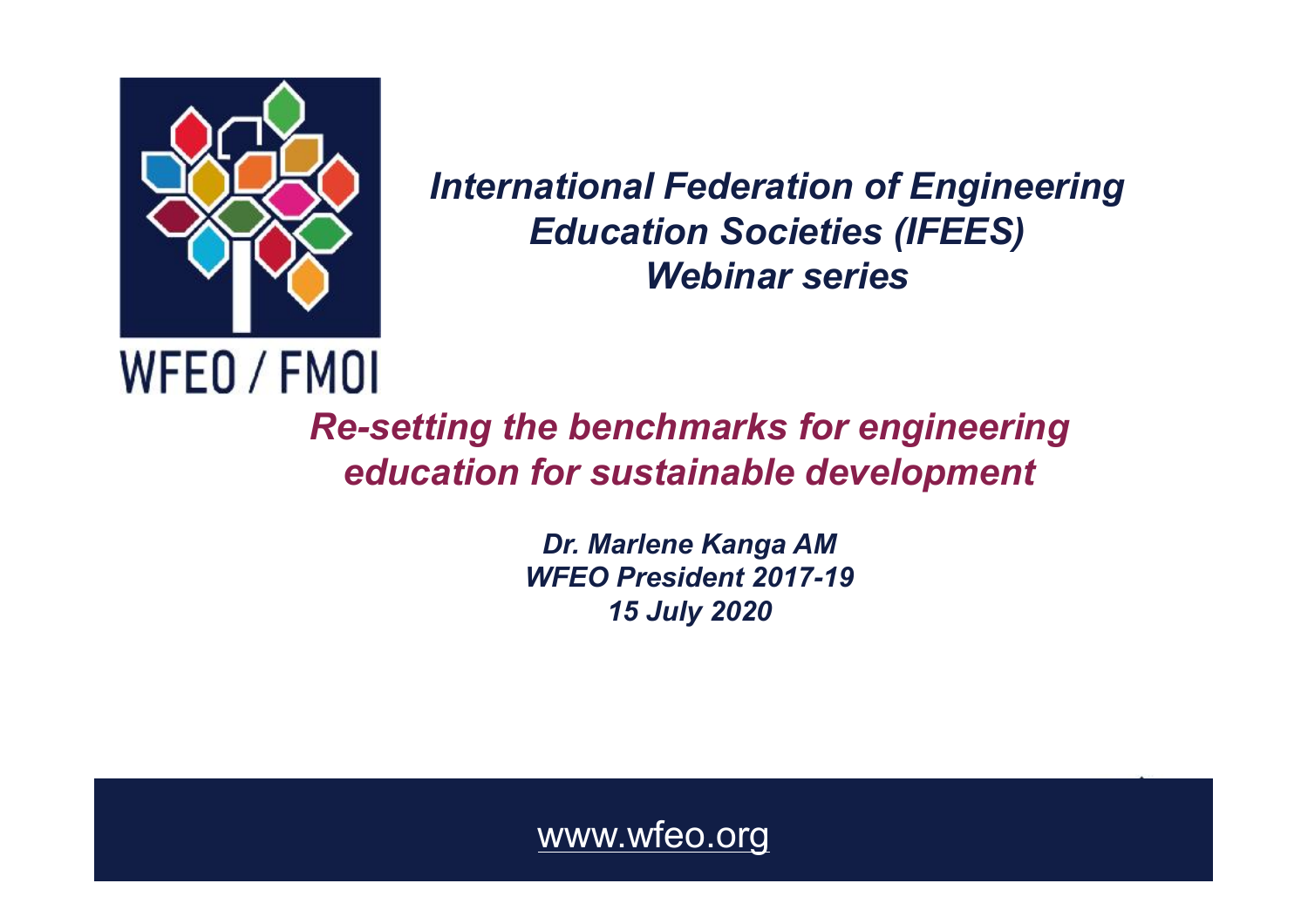

**The World Federation of Engineering Organizations:**

- **The peak body for professional engineering organizations**
- **Founded in 1968**
- **Under the auspices of UNESCO**
- **100+ national professional engineering institutions**
- **12 international and continental/regional professional engineering institutions**
- **Representing 30 million engineers**

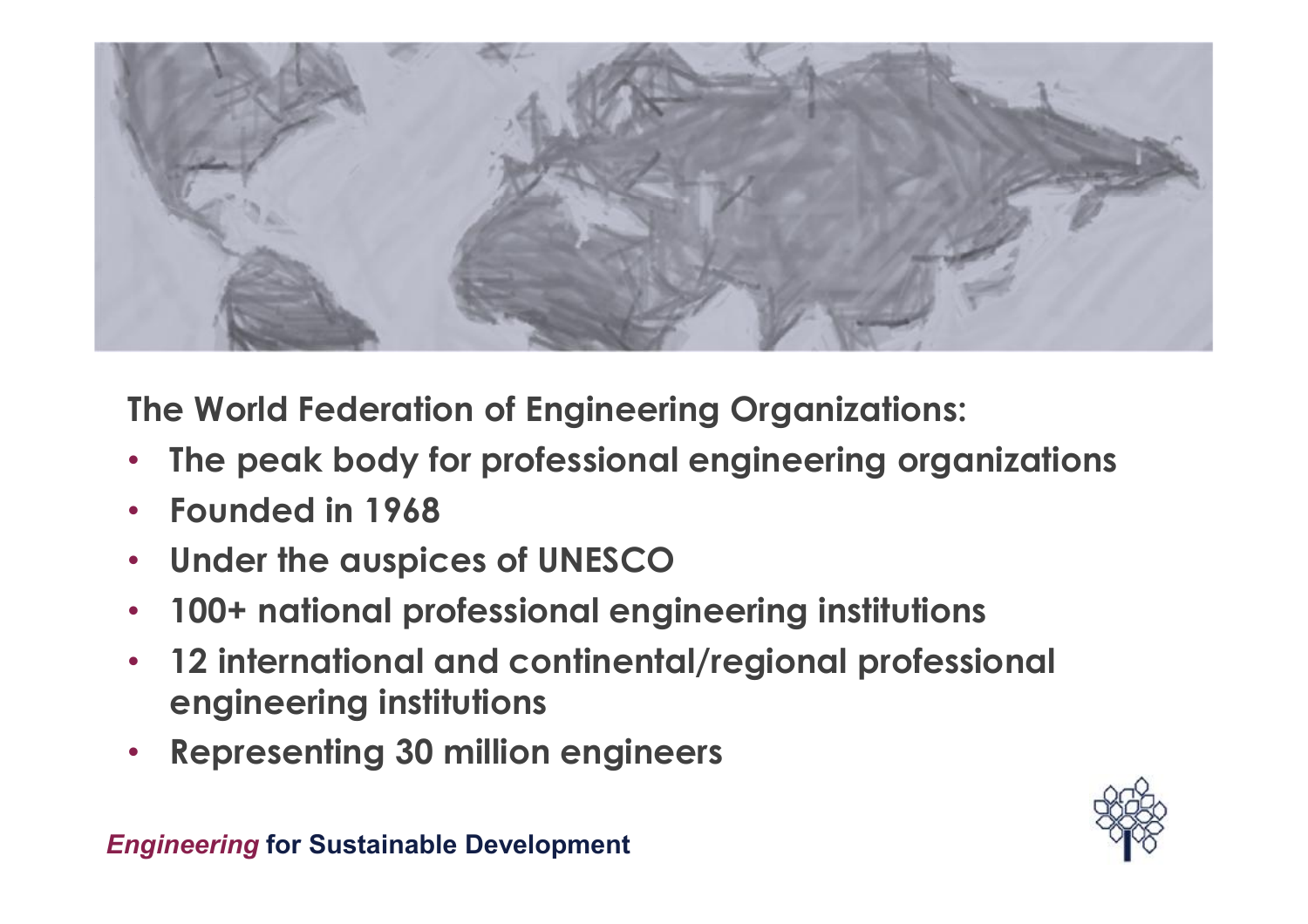

## *Engineering*  **for Sustainable Development**

The Philippines Tunisia **Turkey** Uganda Ukraine United Arab Emirates United Kingdom United States Uruguay Yemen Zambia Zimbabwe

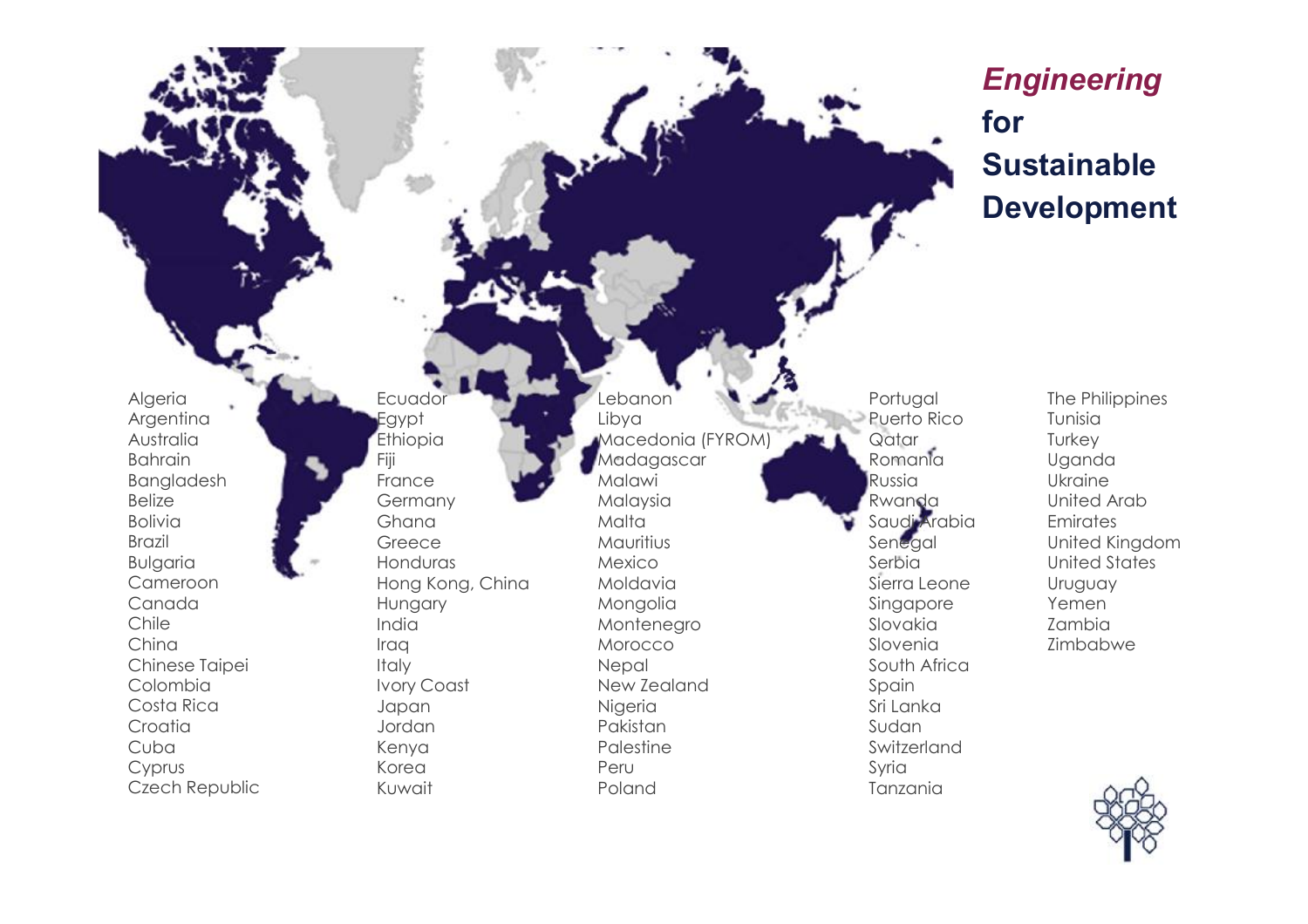

**Recognised NGO for engineering at UNESCO**

**Co-Chair of the Science and Technology Major Group at the UN**

**Representation at major UN Organisations** 

**Based in Paris at UNESCO**

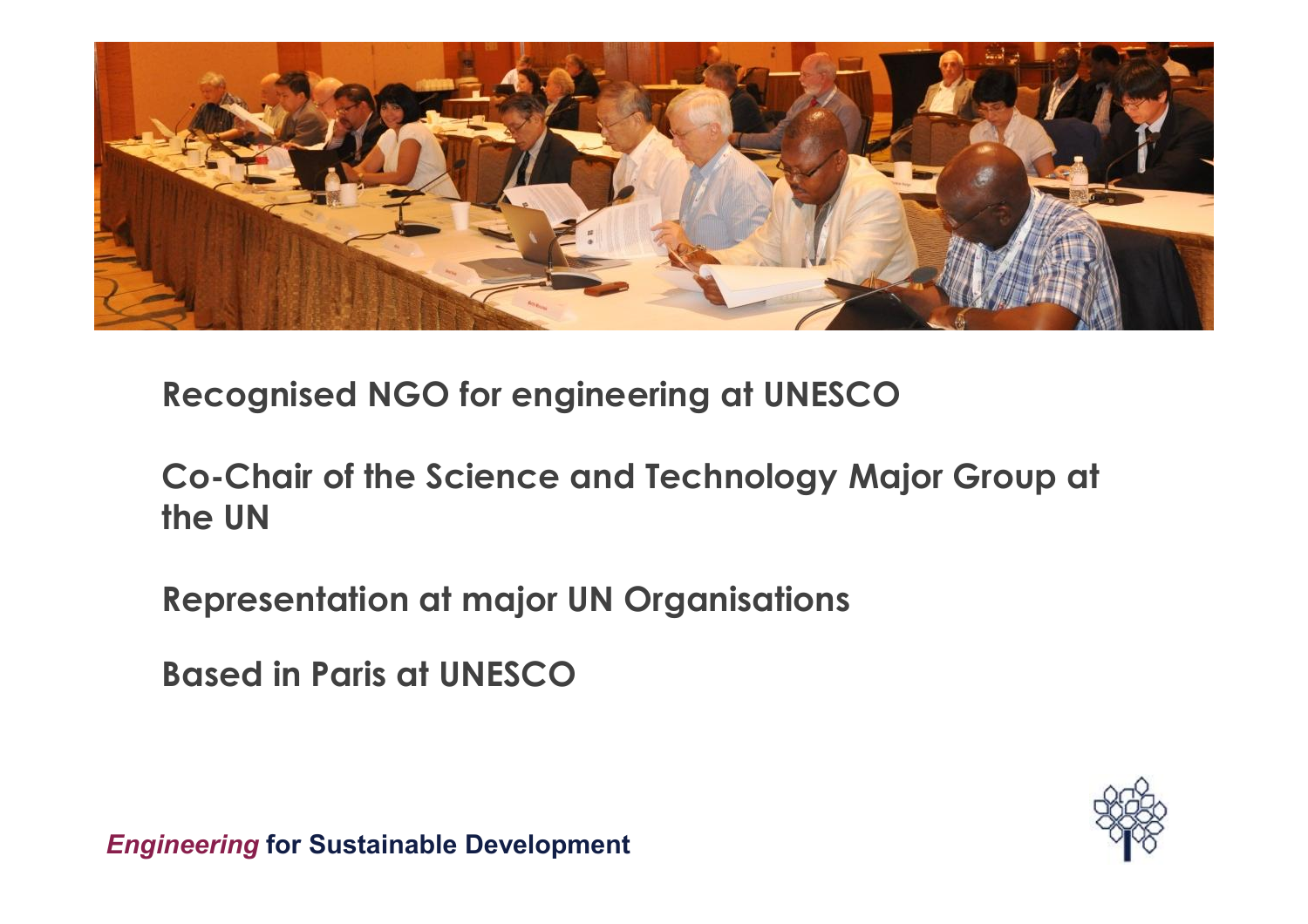## Engineering and the UN Sustainable Development Goals



- **A key objective of the World Federation of Engineering Organizations is to advance the UN SDGs through engineering**
- **We need to ensure that we have more engineers with the right skills to develop the technologies and engineering solutions for sustainable development**

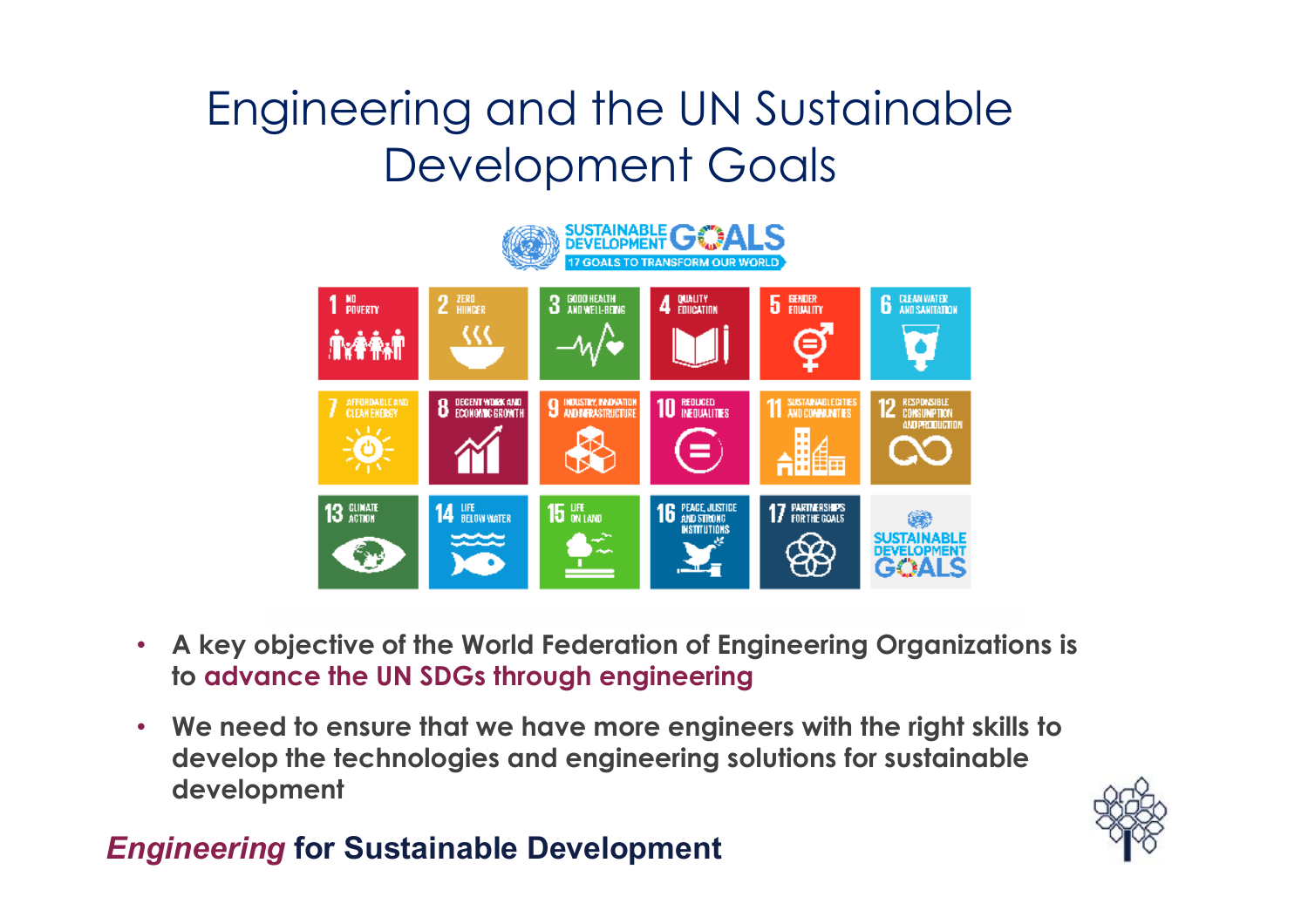A key goal is to ensure that engineering graduates have the attributes and skills to meet current and future needs by employers, industry and the community and to work in partnership with peer organisations to meet this objective





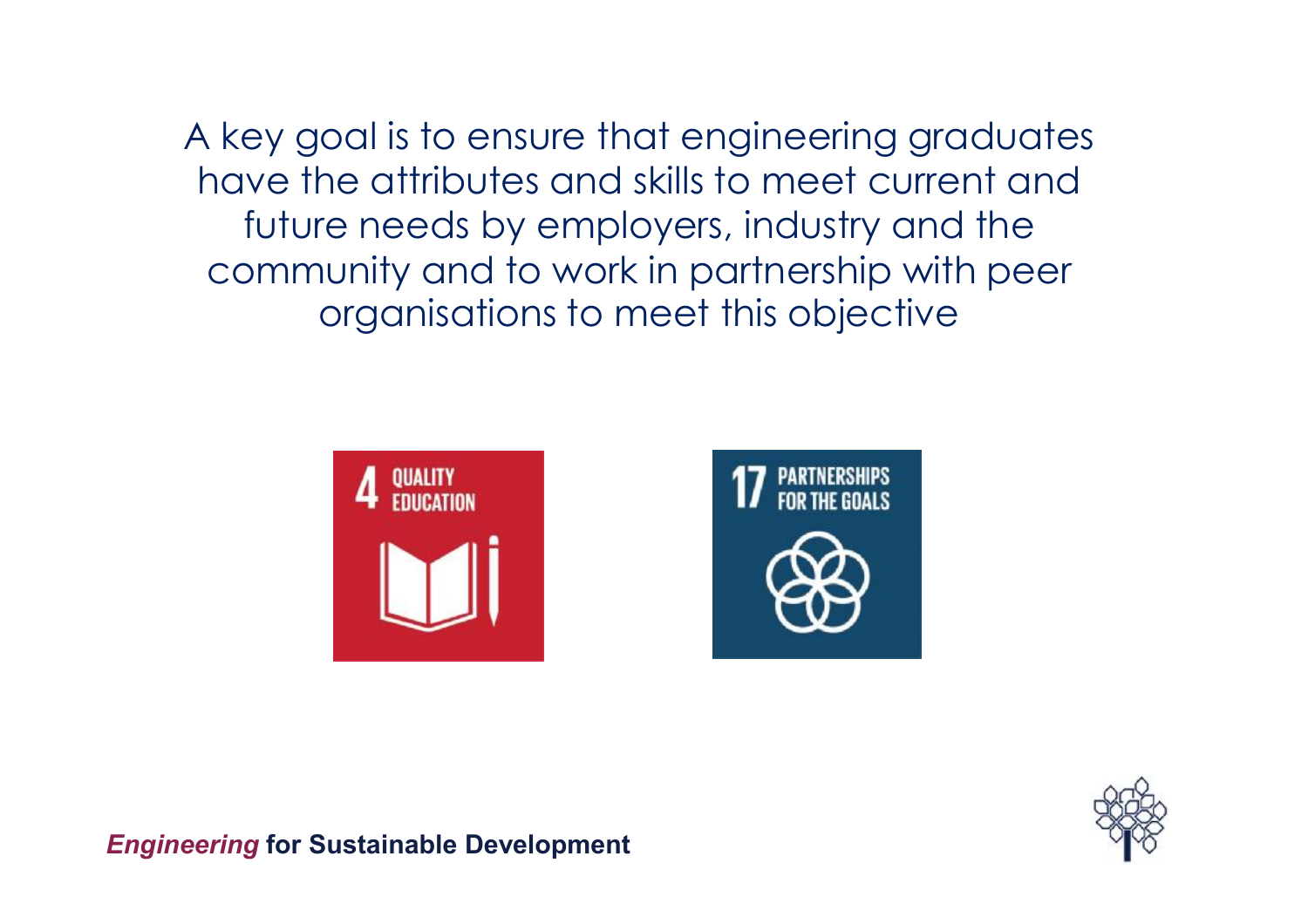# Partnering with our international peers

- **This project has been progressed in partnership with our peer international organisations in engineering**
- **Together we are working on joint objectives in education, training and sustainable development**
- **Partnerships with:**
	- **International Engineering Alliance (IEA)**
	- **International Federation of Engineering Education Societies (IFEES)**
	- **Federation of International Consulting Engineers (FIDIC)**
	- **International Network for Women Engineers and Scientists (INWES)**
	- **International Centre for Engineering Education (ICEE, UNESCO Category II Centre) at Tsinghua University**
	- **International Science Technology and Innovation Centre for South-South Cooperation (ISTIC, Malaysia, UNESCO Category II Centre)**

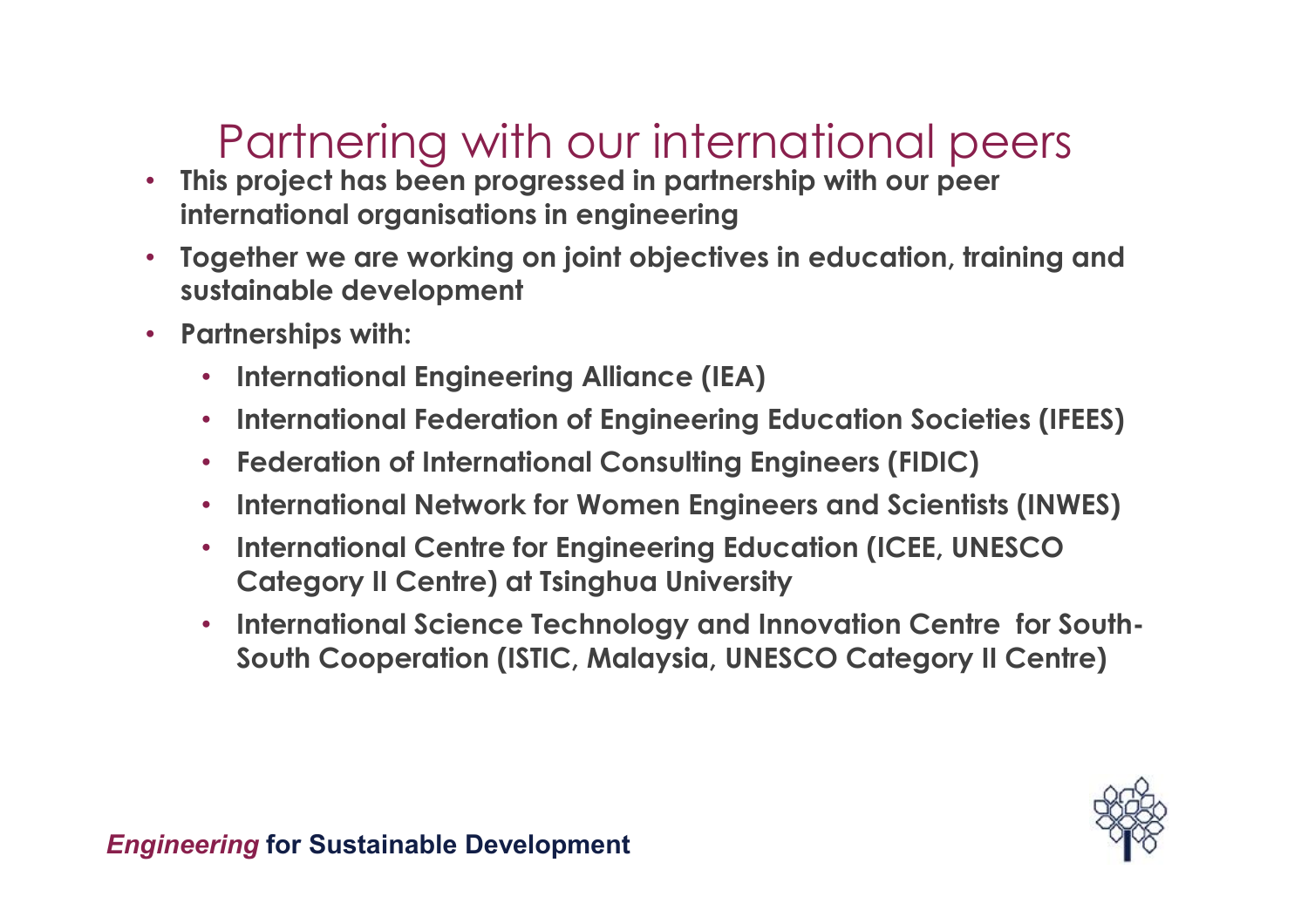The International Engineering Alliance (IEA) and the benchmark standard for Graduate Attributes and Professional Competencies (GAPC)

- **IEA is an umbrella organisation that provides governance for the 3 Accords and 4 Agreements that provide international multilateral mutual recognition of graduate attributes and professional competencies across its signatories (approx. 30 countries).**
- **IEA has established a benchmark for expected graduate outcomes and professional competencies to assess substantial equivalence between its signatories.**
- **WFEO has an MoU with the IEA and has established a Working Group with members from both organisations to review the benchmarks**

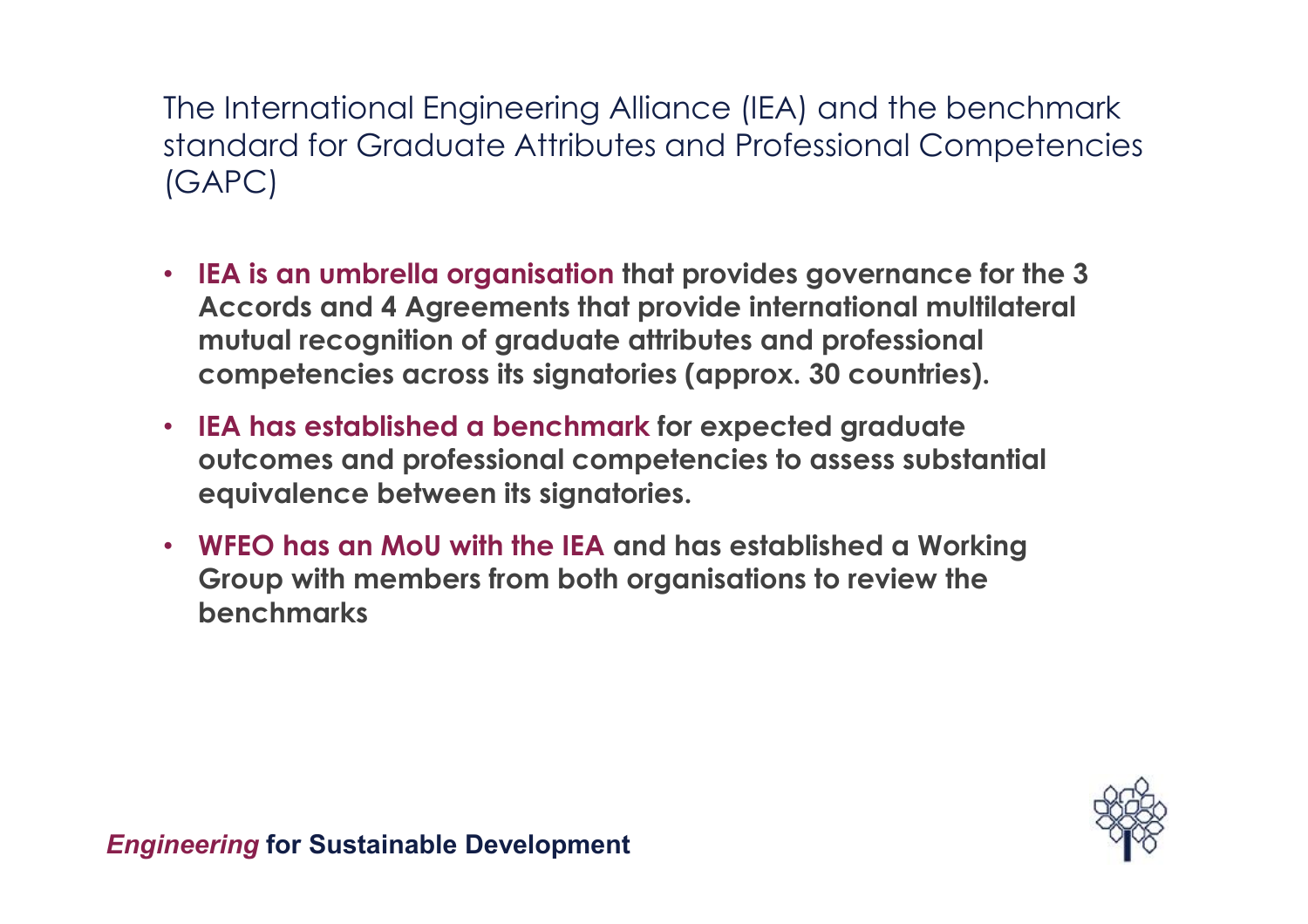Overview of review of the GAPC Framework by International Engineering Alliance (IEA) and World Federation of Engineering Organisations (WFEO)

- **1. Objective of Review of Global benchmark for engineering graduates outcomes – to reflect changes in societal needs and new thinking including:**
	- **UN Sustainable Development Goals**
	- **Diversity and Inclusion**
	- **Emerging technologies and disciplines in engineering**
	- **Rapidly changing technology environment and learning systems**
- **2. Objective of Review of Global benchmark professional competencies – so graduates and engineering practitioners meet employer / employability needs/expectations including requirements for lifelong learning**
- **3. WFEO members- to be consulted for feedback on proposed revised framework**
- **4. WFEO partners to be consulted for feedback on proposed framework: IFEES (Engineering education networks), FIDIC (Consulting engineering organisations), INWES (Women in engineering networks)**

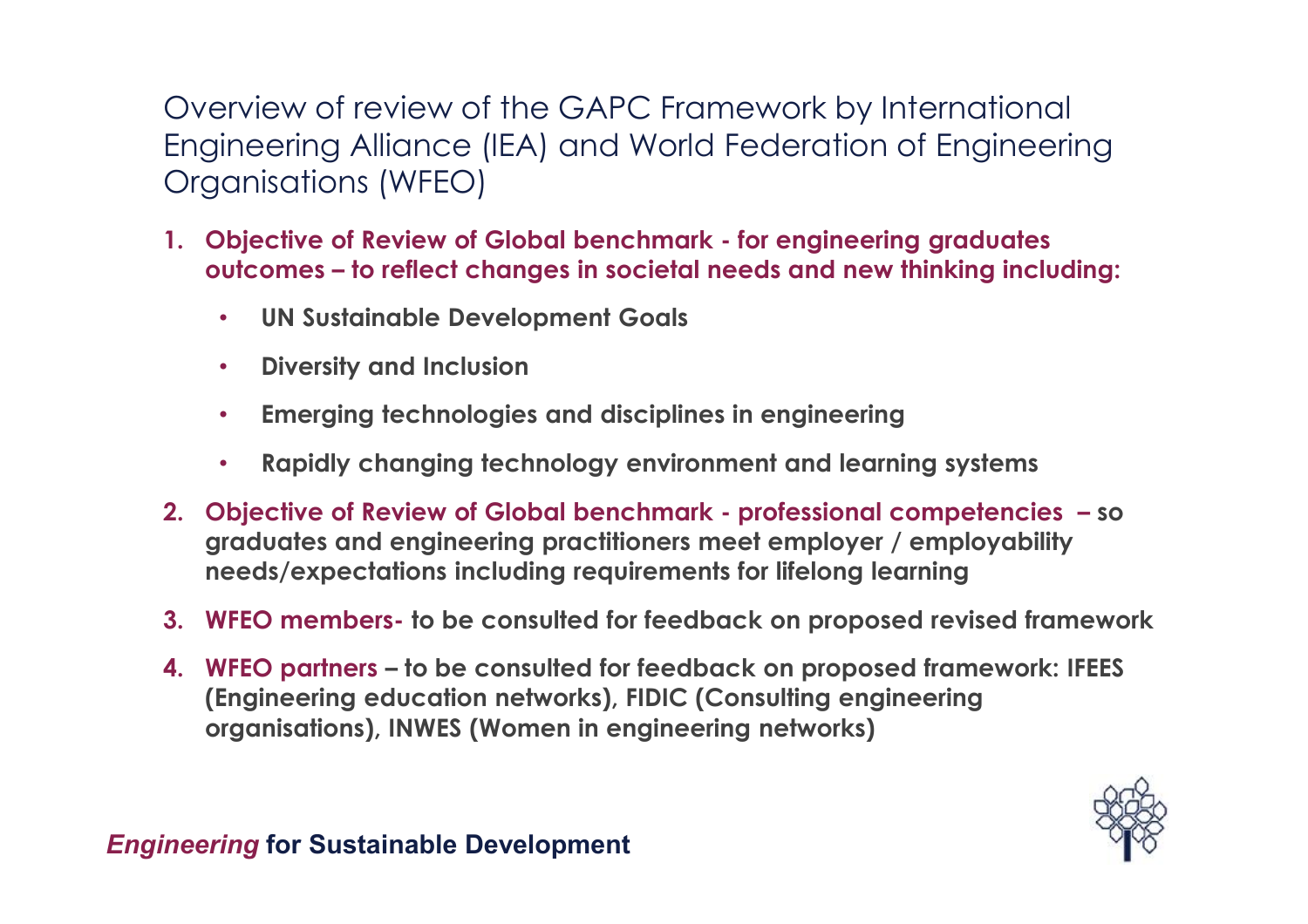UNESCO is a key partner for the review of engineering benchmarks for Graduate Attributes and Professional **Competencies** 

**The second UNESCO Engineering Report recommends:**

**1. "***Government, engineering educators, industry and professional engineering institutions need to collaborate to increase the number and quality of engineers.*





- *2. There is also a need to work in partnership to develop the necessary international engineering education benchmarks for sustainable development through engineering.*
- *3. These need to be recognised across the world and form the basis of national engineering education systems for engineers with the right skills especially in Asia, Africa and Latin America."*

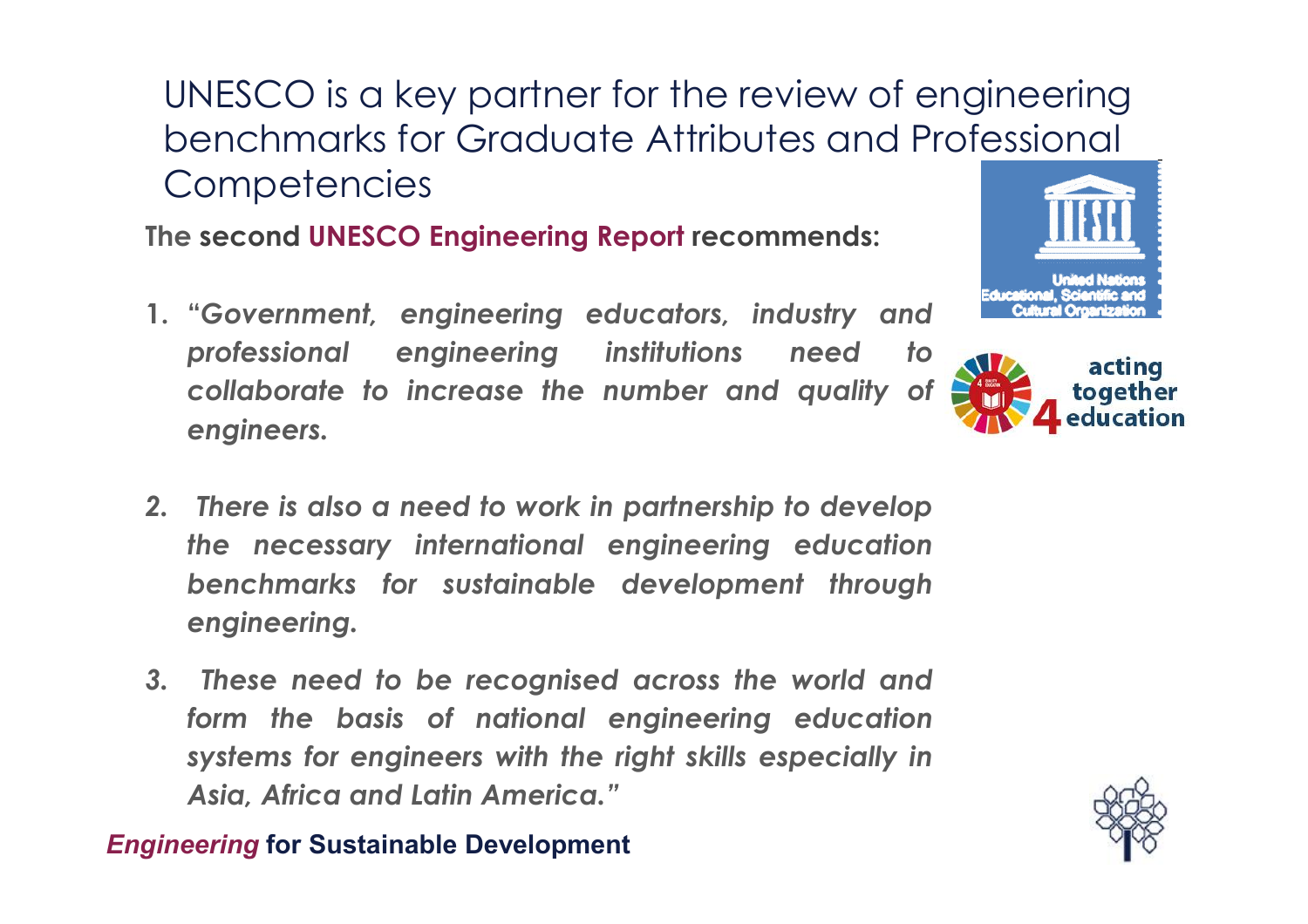## WFEO IEA Working Group for review of Graduate Attributes and Professional Competencies (GAPC)

- **Chair: IEA Nominated Prof. Ari Bulent Ozguler MUDEK , Turkey**
- **IEA Members (all signatories)**
	- **Prof Mitsunori Makino and Ms Akiko Takahashi (JABEE), Japan**
	- **Prof Barry Clarke (Engineering Council UK) , UK**
	- **Ms Bernadette Foley (Engineers Australia), Australia**

#### - **WFEO Members –**

- **Dr Marlene Kanga WFEO President 2017-2019, Australia**
- **Mr WANG Sunyu (Vice Director General, ICEE Tsinghua University), China**
- **Prof. Dr Charlie Than, (President, Myanmar Engg. Council) , Myanmar**
- **Dr Michael Milligan (Chief Executive, ABET) representing IFEES, USA**
- **Others from ICEE China:**
- **Mr KANG Jincheng, Strategic Specialist, ICEE**
- **Mr QIAO Weifeng, Asst Professor Inst. Of Education Tsinghua University and ICEE**
- **Mr XU Lihui, Research Associate, Inst. Of Education Tsinghua University and ICEE**

#### - **Schedule:**

- **Review current frameworks, draft discussion document for consultation Oct-2019 June 2020**
- **Draft presented to IEA Annual meeting in June 2020**
- **Consultation: July 2020 Dec 2020 (in progress)**
- **Revise and Finalise IEA Annual meeting June 2021 and WFEO General Assembly 2021**

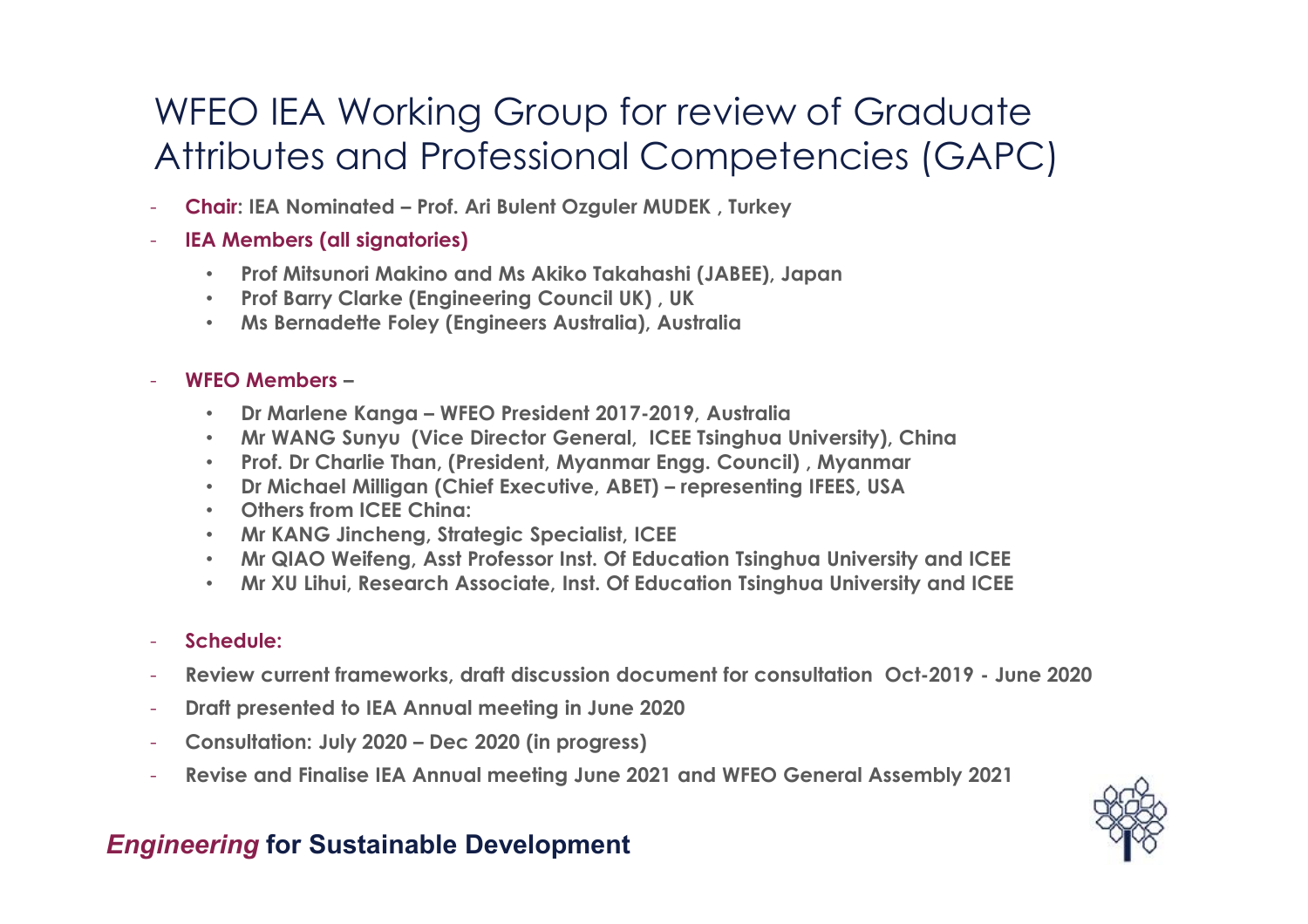## The IEA GAPC Benchmark: Context

- **GAPC are stated generically and are applicable to all engineering disciplines**
- *Graduate attributes* **form a set of individually assessable outcomes that are the components indicative of the graduate's potential to acquire competence to practice at the appropriate level. The attributes are clear, succinct statements of the expected capability.**
- **P***rofessional competency profiles* **record the elements of competency necessary for performance that the professional is expected to be able to demonstrate in a holistic way at the stage of attaining registration (i.e. 7 years after graduation).**
- **The graduate attributes identify the distinctive roles of** *engineers, technologists and technicians*
- **The professional competency profiles are written for each of the three categories:** *engineer, engineering technologist and engineering technician* **at the point of registration**

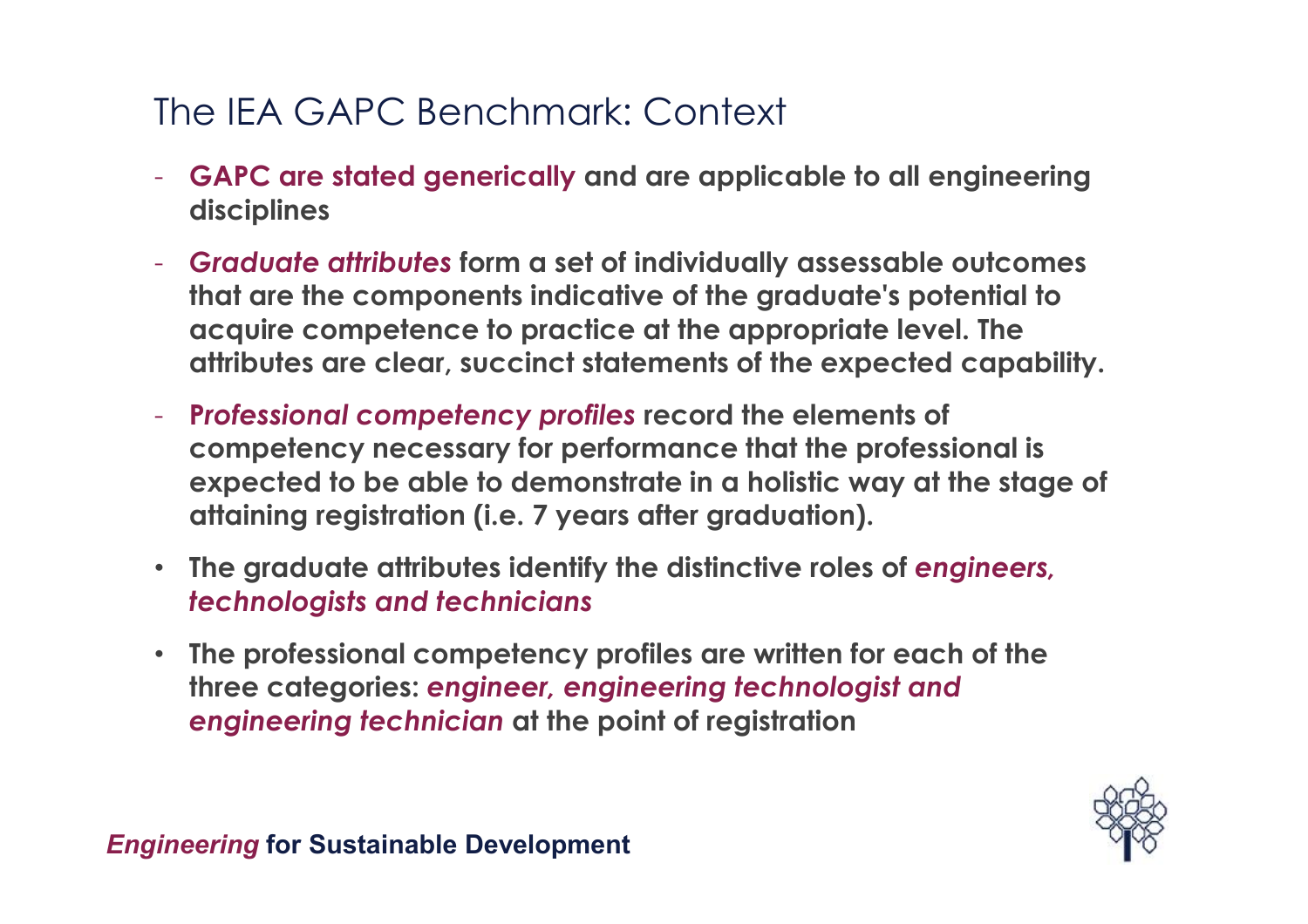## The IEA GAPC Benchmark review: Principles and Approach

**Recognize that GAPC Framework:**

- **Is not an "international standard" but provides a benchmark to judge substantial equivalence**
- **Is not prescriptive reflects the essential elements**
- **Does not specify performance indicators for assessment of equivalence**
- **Applicable to all engineering disciplines, i.e. discipline-independent.**

### **Approach:**

- **Research current major reviews on engineering education globally**
- **Sought views from IEA signatories i.e Accreditation Agencies**
- **Focused on discipline-independent features**
- **Made sure that any modifications are "assessable" attributes/ competencies**
- **Maintained Framework structure, "no change" was as valid as a "change"**

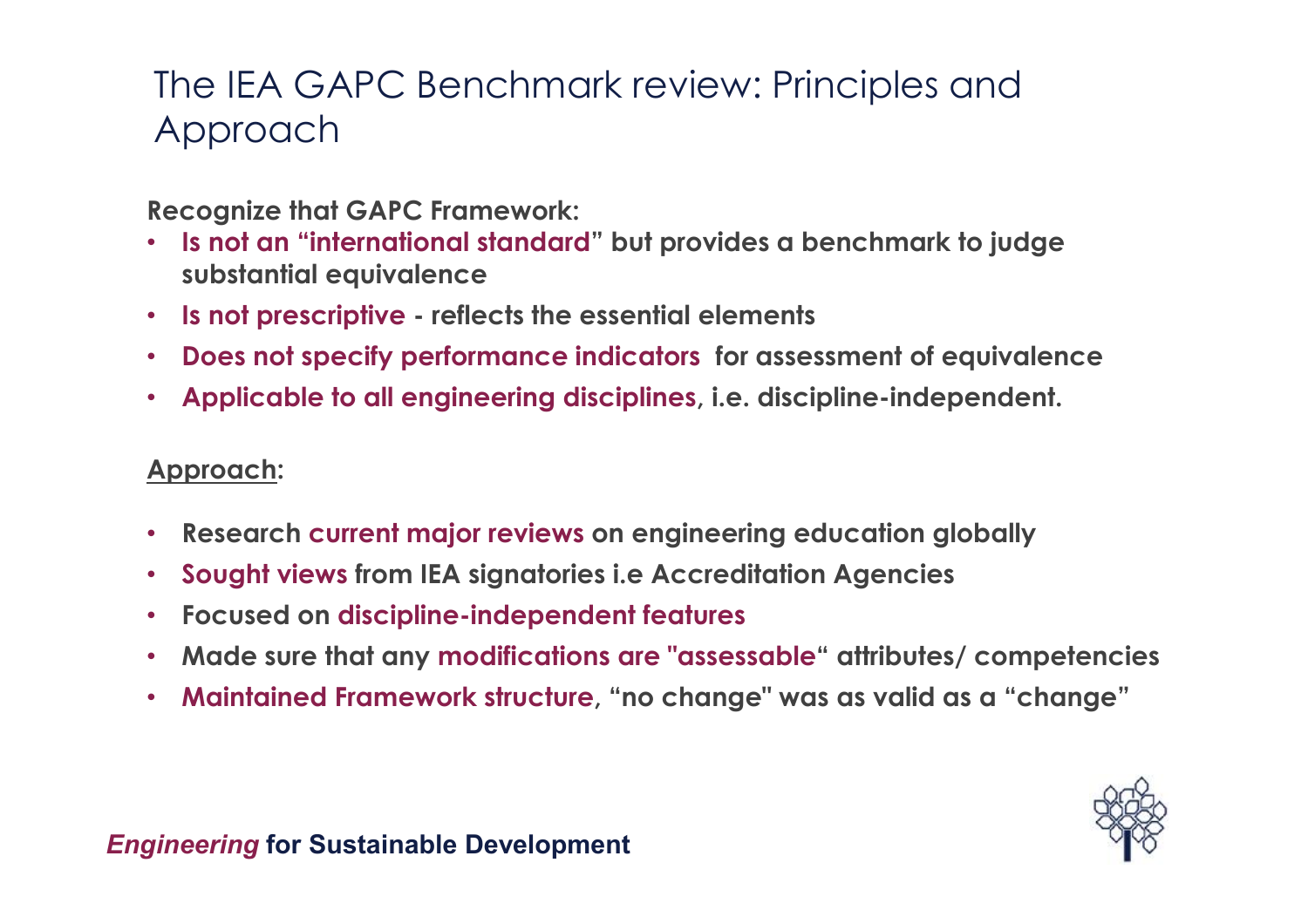## Emerging engineering disciplines and skills needed by engineers of the future

- **Core knowledge and skills, analytic background, knowledge specific to discipline, basic transferable skills will continue to be needed.**
- **IT skills, ability to write code, rely on 3D printing, digital skills (information/research literacy, media literacy, and information and communication technologies) will be core.**
- **Data driven analytics, digital proficiency, digital learning platforms**
- **`liberal arts training` become important**
- **Multi-disciplinary issues social, legal, economic will need consideration in solutions**
- **The complexity (scale, diversity, globalism, disruptiveness) in engineering problems will increase - need for inclusive and sustainable solutions.**
- **Emphasis on `entrepreneurial skills`, `risk-taking`, and `critical thinking`**
- **Ability to work collaboratively with diverse teams, remote and virtual workplaces.**
- **Artificial Intelligence, Machine Learning, Automation, Human-Machine, and Machine-Machine interaction will have rapid growth**
- **And so on….**

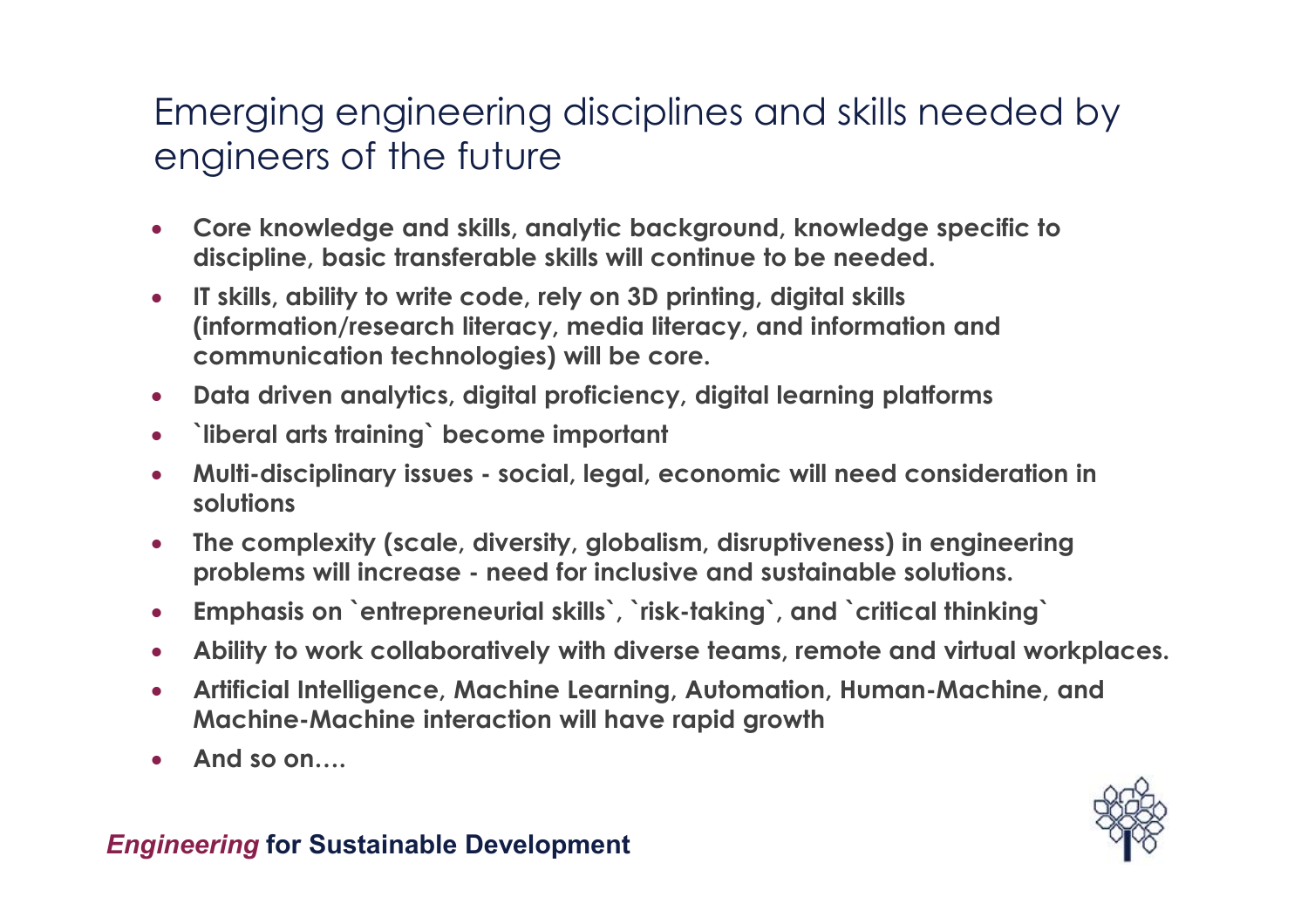## Example – civil engineering - skills needed by engineers of the future



- **It is estimated that 90% of the work of civil engineers is embedded in the excellent codes and standards that underpin much of civil engineering. These can be used to build automated systems that may take over routine design work and tasks that once took many months of effort will be processed by a computer in a matter of hours.**
- **Building Information Modelling (BIM), Simulation, optimization, and automation are transforming civil engineering and will be used for many tasks with little human intervention.**

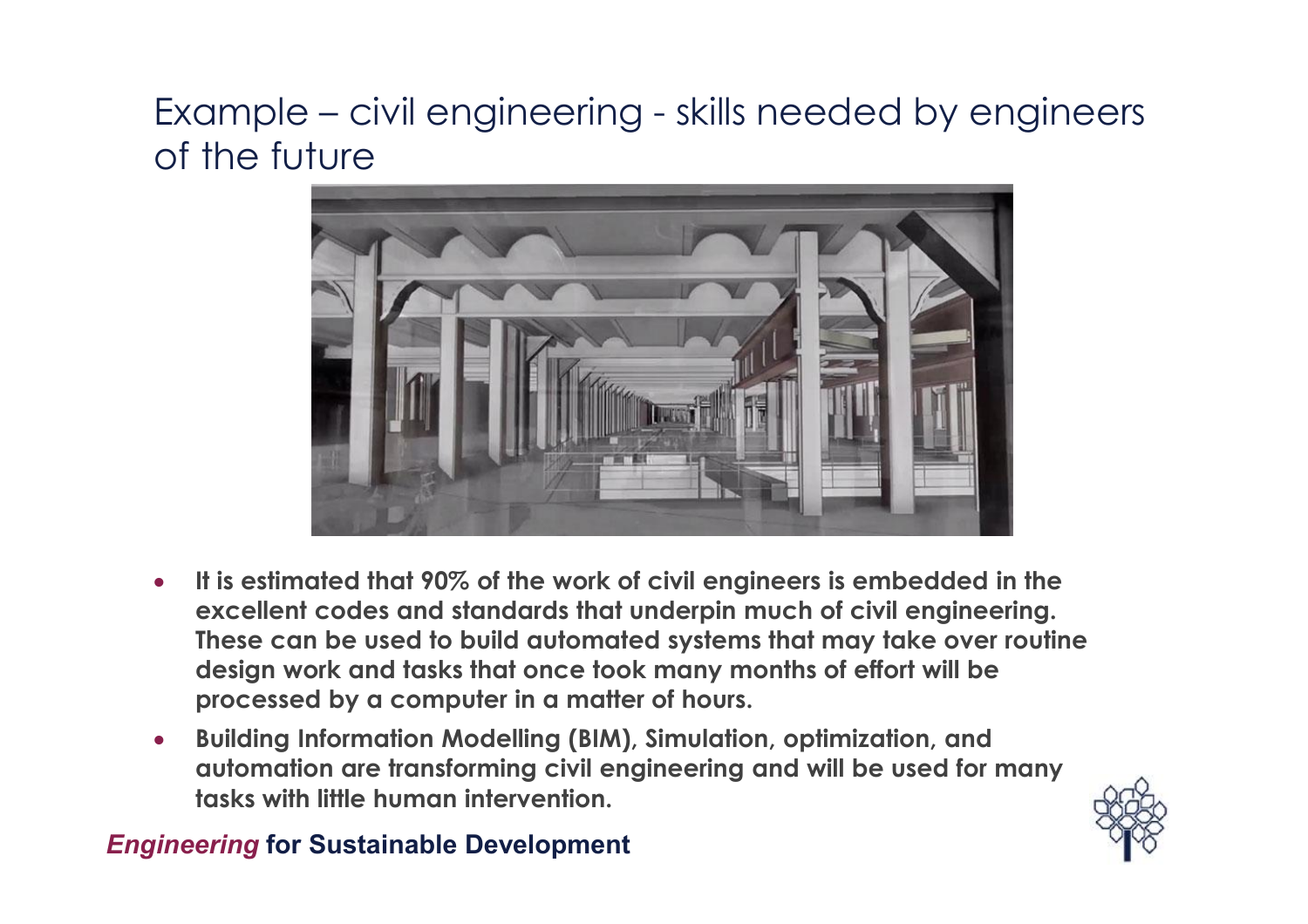## Key focus areas for change

- **1. Accommodate future needs of engineering professionals and the profession – strengthen the required attributes on team work, communication, ethics, sustainability.**
- **2. Emerging technologies incorporate digital learning, active work experience, lifelong learning.**
- **3. Emerging and future engineering disciplines and practice areas – while retaining discipline independent approach, enhance the skills on data sciences, other sciences, life-long learning.**
- **4. Incorporate UN Sustainable Goals in the development of solutions that consider diverse impacts – technical, environment, social, cultural, economic, financial and global responsibility, legal and regulatory compliance etc.**
- **5. Diversity and Inclusion include these considerations within ways of working in teams, communication.**
- **6. Intellectual agility, creativity and innovation emphasize critical thinking and innovative processes in design and development of solutions**









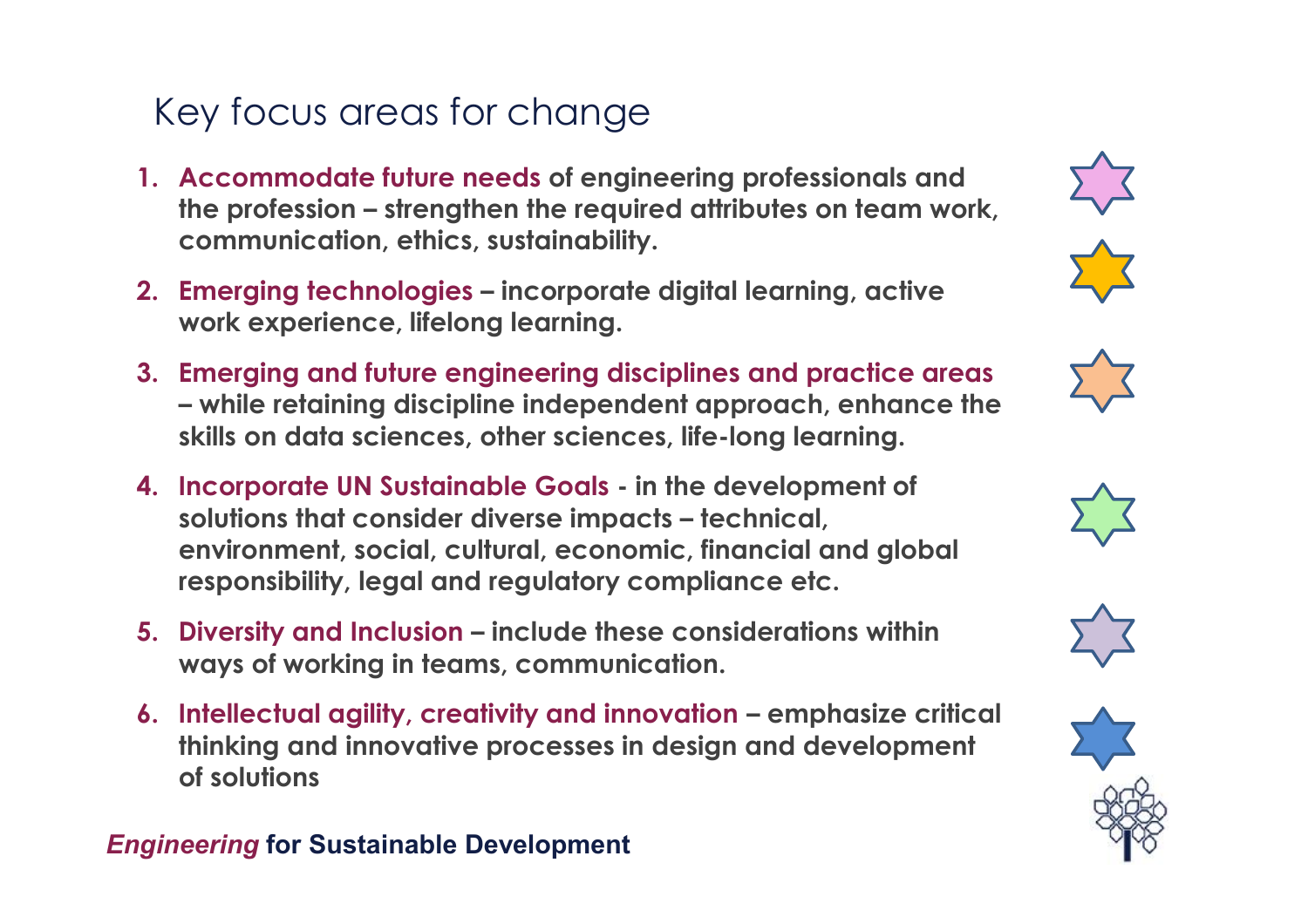## Structure of GAPC Framework

**The GAPC Comprises five tables:**

- **1. Table 1: Range of Problem Solving Capabilities that distinguish the 4-5-year programs with engineer graduates from those that have a teaching duration of 3-4 years for technologists or 2 years for graduating technicians. Distinguishes between complex, broadly-defined and well-defined engineering problems.**
- **2. Table 2: Range of Engineering Activities for an engineer, a technologist, and a technician, respectively.**
- **3. Table 3: Knowledge and Attitude Profile of a graduate of an engineering program, i.e. the minimum requirements for the curriculum**
- **4. Table 4: Graduate Attribute Profiles (i.e. assimilated knowledge, skills, and attitudes) of an engineer/technologist/technician at the time of graduation.**
- **5. Table 5: Professional Competency Profiles specifies the range of competencies for a qualified engineer/technologist/technician. These need to be attained, not only during university education but also, through lifelong learning and professional development to practice at an appropriate level.**

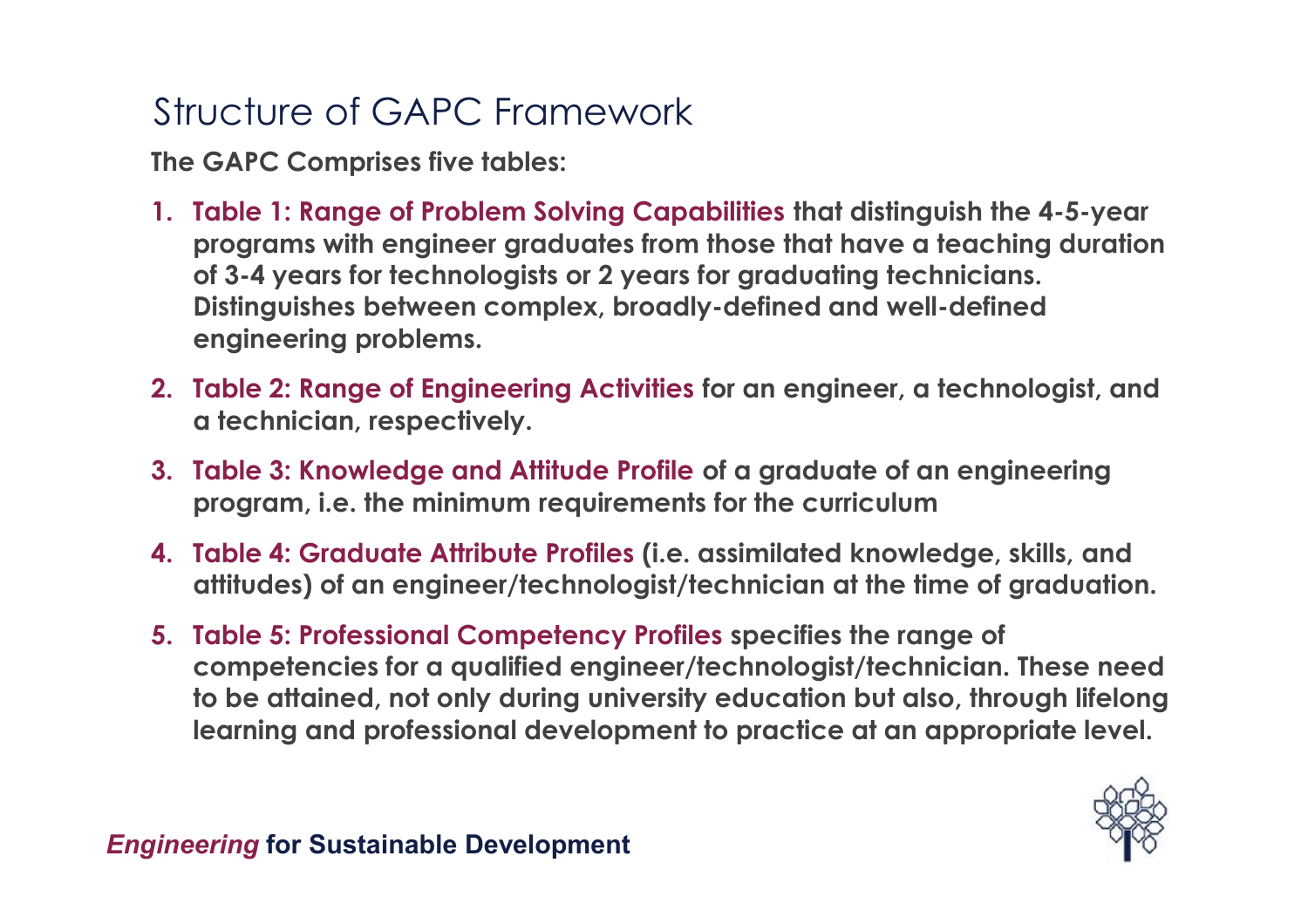**In the following slides:**

- **1. GAPC Table 4: Graduate Attribute Profiles (assimilated knowledge, skills, and attitudes) of a professional engineer – 4-5 year degree are described. The full table for technologist and technician at the time of graduation as proposed in the draft GAPC Framework is available at the link on the last slide (Slide 26).**
- **2. GAPC Table 5: Professional Competency Profiles the range of competency profiles for a qualified engineer – 4-5 year degree, are described. The full table for technologists and technicians are described in the proposed GAPC Framework available at the link on the last slide (Slide 26)**

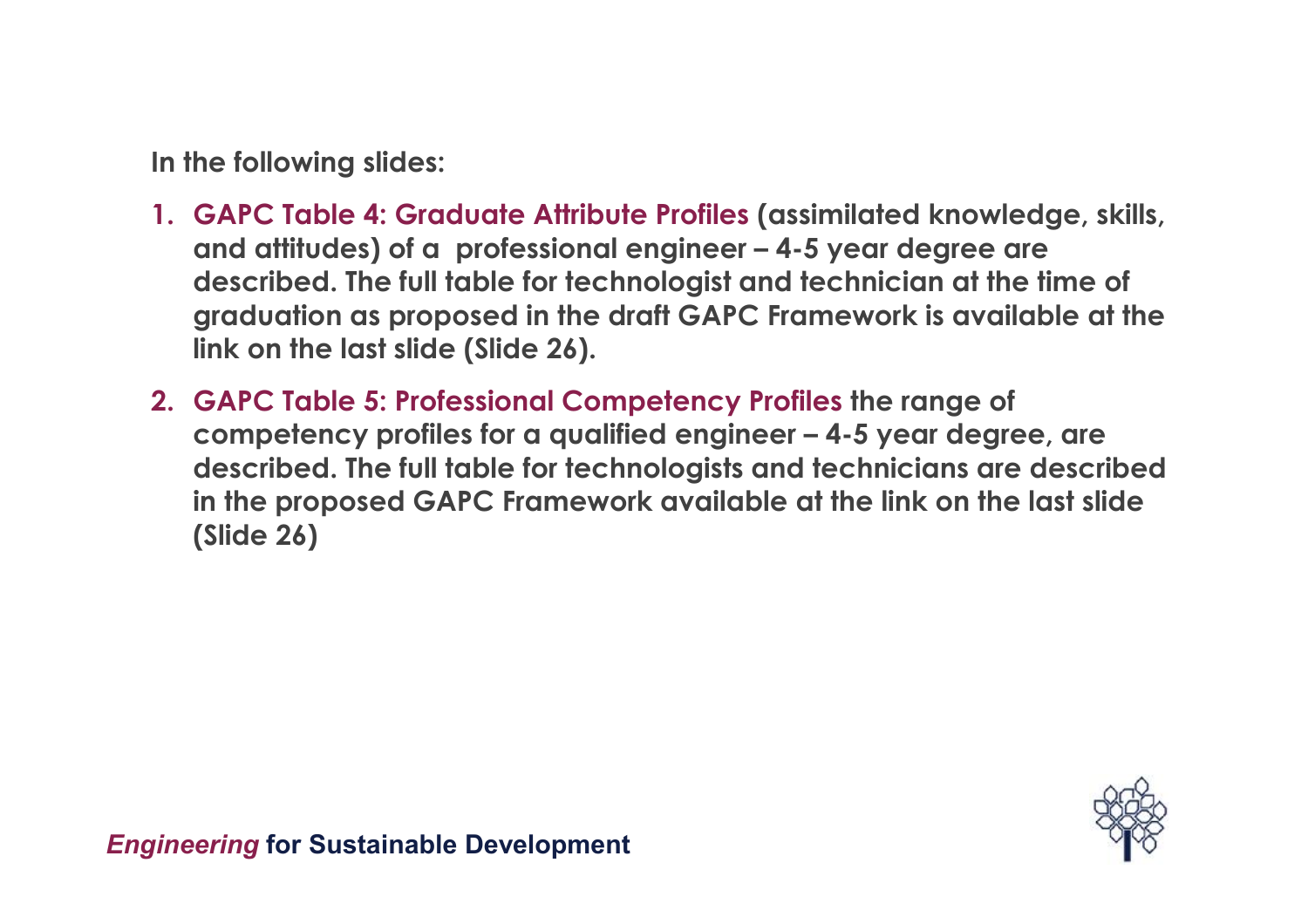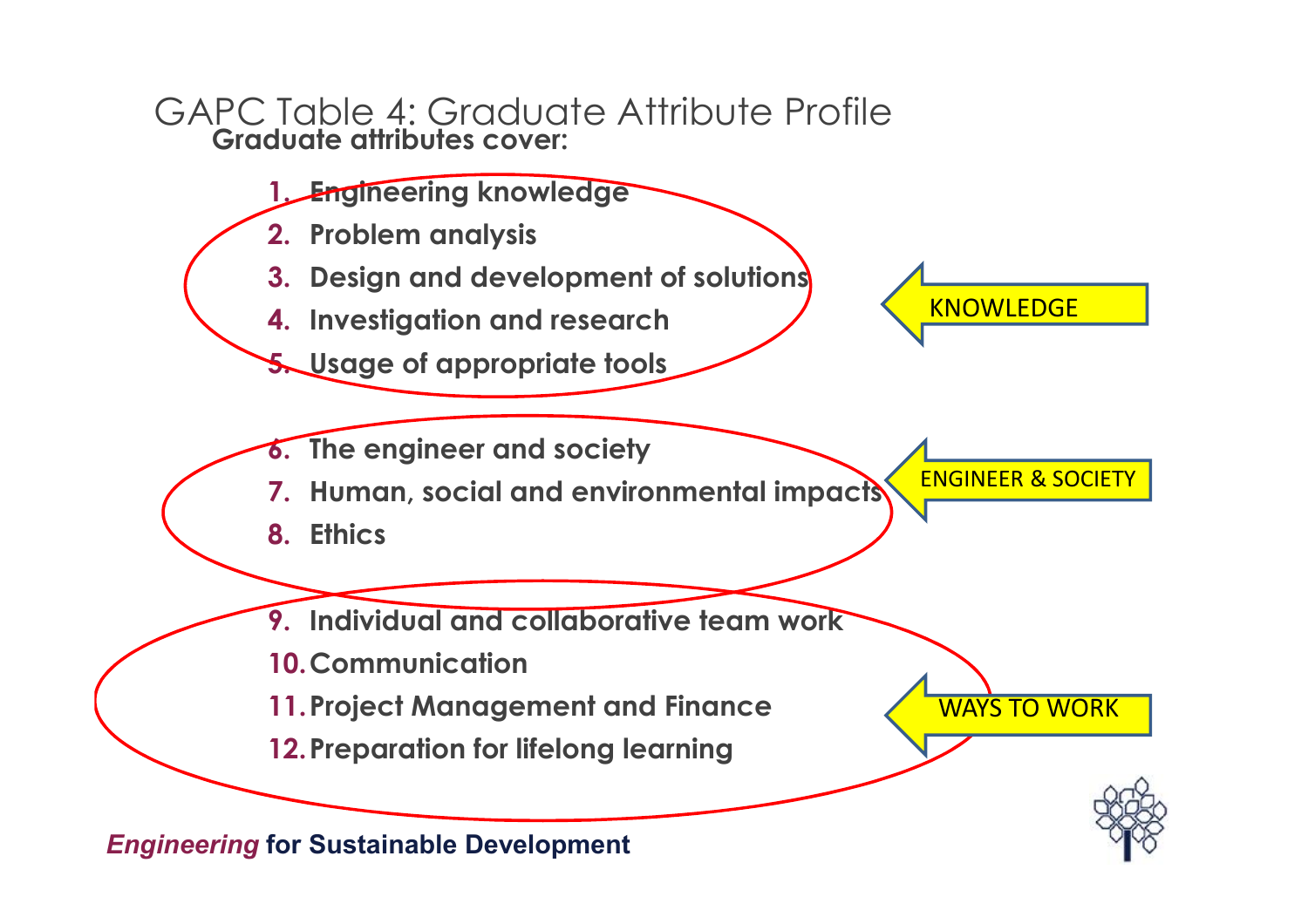#### **Characteristics** Differentiating  $\ldots$  for Professional Engineeer Graduate Reason for change Engineering Knowledge WA1: Apply knowledge of mathematics, natural science, computing and engineering fundamentals and an engineering specialization as specified in WK1 to WK4 respectively to develop the solution of complex engineering problems. The graduate is expected to also develop the necessary skills in computing addition to knowledge of mathematics, natural science and engineering fundamentals. Problem Analysis - Complexity of analysis WA2: Identify, formulate, research literature and analyse complex engineering problems reaching substantiated conclusions using first principles of latest thinking and holistically consider mathematics, natural sciences and engineering sciences with holistic considerations for sustainable development. (WK1 to WK4) The graduate is expected to apply the the implications for sustainable development Design/ development of solutions: Breadth and uniqueness of engineering problems i.e. the extent to which problems are original and to where solutions have not previously been identified or codified WA3: Design solutions for complex engineering problems and design systems, components or processes that meet identified specified needs with appropriate consideration for public health and safety, whole-life cost, net zero carbon, resource, cultural, societal, and environmental considerations. (WK5) A graduate is expected to consider the whole of life cost and net zero carbon of solutions from cradle to cradle.

## GAPC Table 4: Graduate Attributes – (1)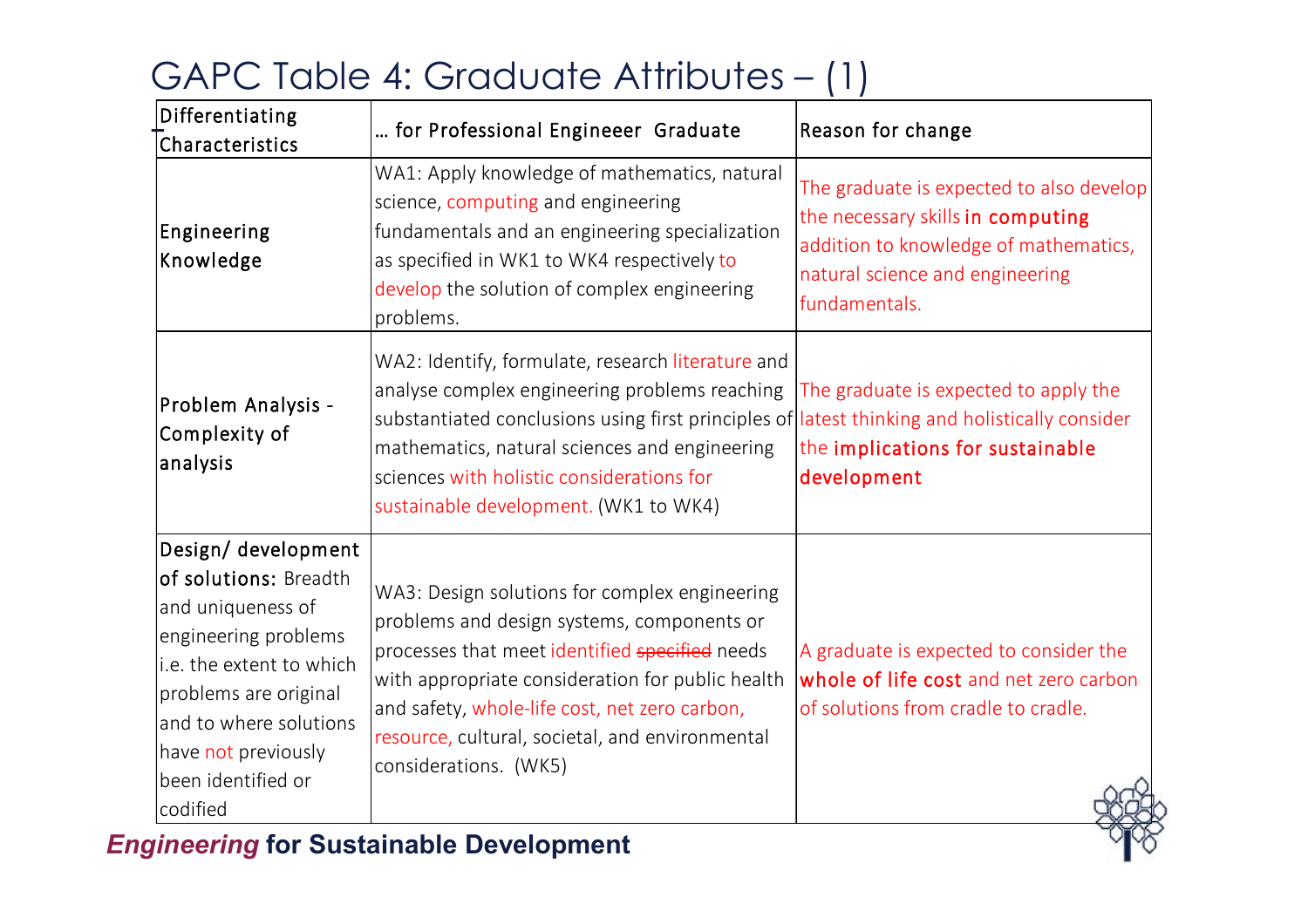| Differentiating<br>Characteristics                                                                                               | for Professional Engineeer Graduate                                                                                                                                                                                                                                                                                                                                                                      | Reason for change                                                                                                                                                                                                           |
|----------------------------------------------------------------------------------------------------------------------------------|----------------------------------------------------------------------------------------------------------------------------------------------------------------------------------------------------------------------------------------------------------------------------------------------------------------------------------------------------------------------------------------------------------|-----------------------------------------------------------------------------------------------------------------------------------------------------------------------------------------------------------------------------|
| Investigation: Breadth<br>and depth of<br>investigation and<br>experimentation                                                   | WA4: Conduct investigations of complex<br>problems and systems using research-based<br>knowledge (WK8) and research methods<br>including design of experiments, analysis and<br>interpretation of data, and synthesis of<br>information to provide valid conclusions                                                                                                                                     |                                                                                                                                                                                                                             |
| <b>Modern Digital Tool</b><br>Usage: Level of<br>understanding of the<br>appropriateness of<br>technologies and<br>various-tools | WA5: Create, select and apply appropriate<br>techniques, including prediction and modelling,<br>computing and information tools, and data<br>analytics and modern engineering and IT tools,<br>including prediction and modelling, to complex<br>engineering problems, with an understanding of<br>the limitations. (WK6)                                                                                | The graduate is expected to use data,<br>modelling and computational<br>techniques to simulate possible<br>solutions while understanding the<br>implications of assumptions made and<br>limitations of the data being used. |
| The Engineer and<br>Society: Level of<br>knowledge and<br>respoonsibility                                                        | WA6: Apply reasoning within sound decision<br>making frameworks that are informed by<br>contextual knowledge and stakeholder<br>consultation to assess societal, health, safety,<br>legal, historical and cultural issues and the<br>consequent responsibilities for sustainable<br>development relevant to professional<br>engineering practice and solutions to complex<br>engineering problems. (WK7) | The ability to consult with<br>stakeholders from a wide cross-section<br>of society and consider a range of<br>requirements, has been added.                                                                                |

## GAPC Table 4: Graduate Attributes (2)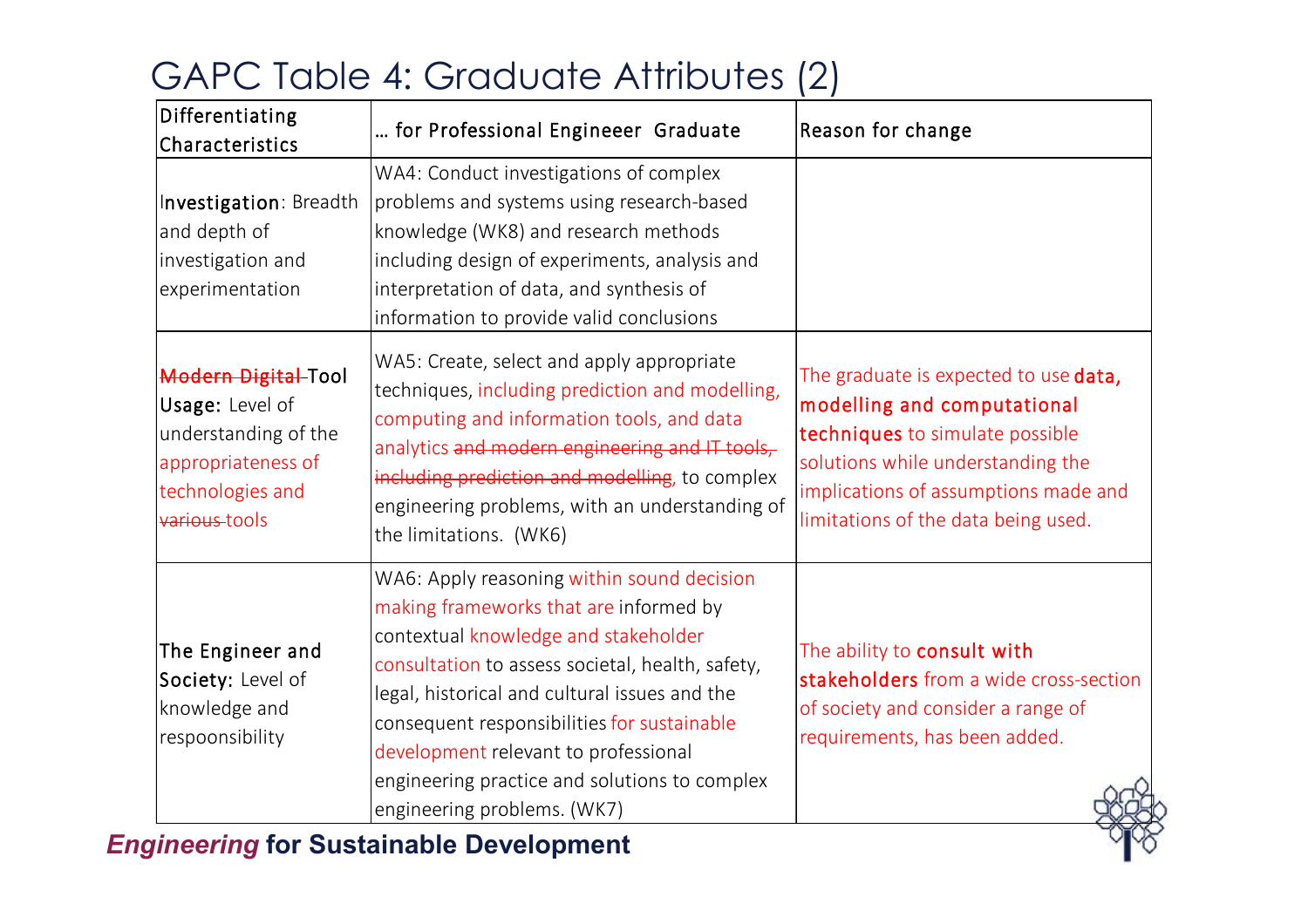## GAPC Table 4: Graduate Attributes (3)

| Differentiating<br>Characteristics                                                                     | for Professional Engineeer Graduate                                                                                                                                                                                                                                                                                           | Reason for change                                                                                                                                                     |
|--------------------------------------------------------------------------------------------------------|-------------------------------------------------------------------------------------------------------------------------------------------------------------------------------------------------------------------------------------------------------------------------------------------------------------------------------|-----------------------------------------------------------------------------------------------------------------------------------------------------------------------|
| Human, Social,<br><b>Economic and</b><br>Environmental<br>impacts <del> and type of</del><br>solutions | WA7: Understand and evaluate the sustainability<br>and impact of professional engineering work in<br>the solution of complex engineering problems in<br>human, cultural, economic, social etal and<br>environmental contexts. (WK7)                                                                                           | The ability to evaluate the impact of<br>engineering solutions on people, the<br>economy and the environment has<br>been added                                        |
| <b>Ethics: Understanding</b><br>and level of practice                                                  | WA8: Apply ethical principles and commit to<br>professional ethics, technology ethics, data<br>ethics, global responsibilities, and responsibilities<br>and norms of engineering practice; and adhere<br>to relevant national and international laws.<br>Comprehend the need for diversity and inclusion added<br>(WK9) (WK7) | The importance of the responsible use<br>of data in engineering solutions, ethical<br>responsibilities for compliance with<br>national and international law has been |
| Individual and                                                                                         | WA9: Function effectively as an individual, and                                                                                                                                                                                                                                                                               | The importance of working effectively in                                                                                                                              |
| <b>Collaborative Team</b><br>work: Role in and<br>diversity of team                                    | as a member or leader in diverse and inclusive<br>teams and in multi-disciplinary and long-distance<br>settings.                                                                                                                                                                                                              | diverse teams by ethnicity, gender, age,<br>location etc. has been added                                                                                              |

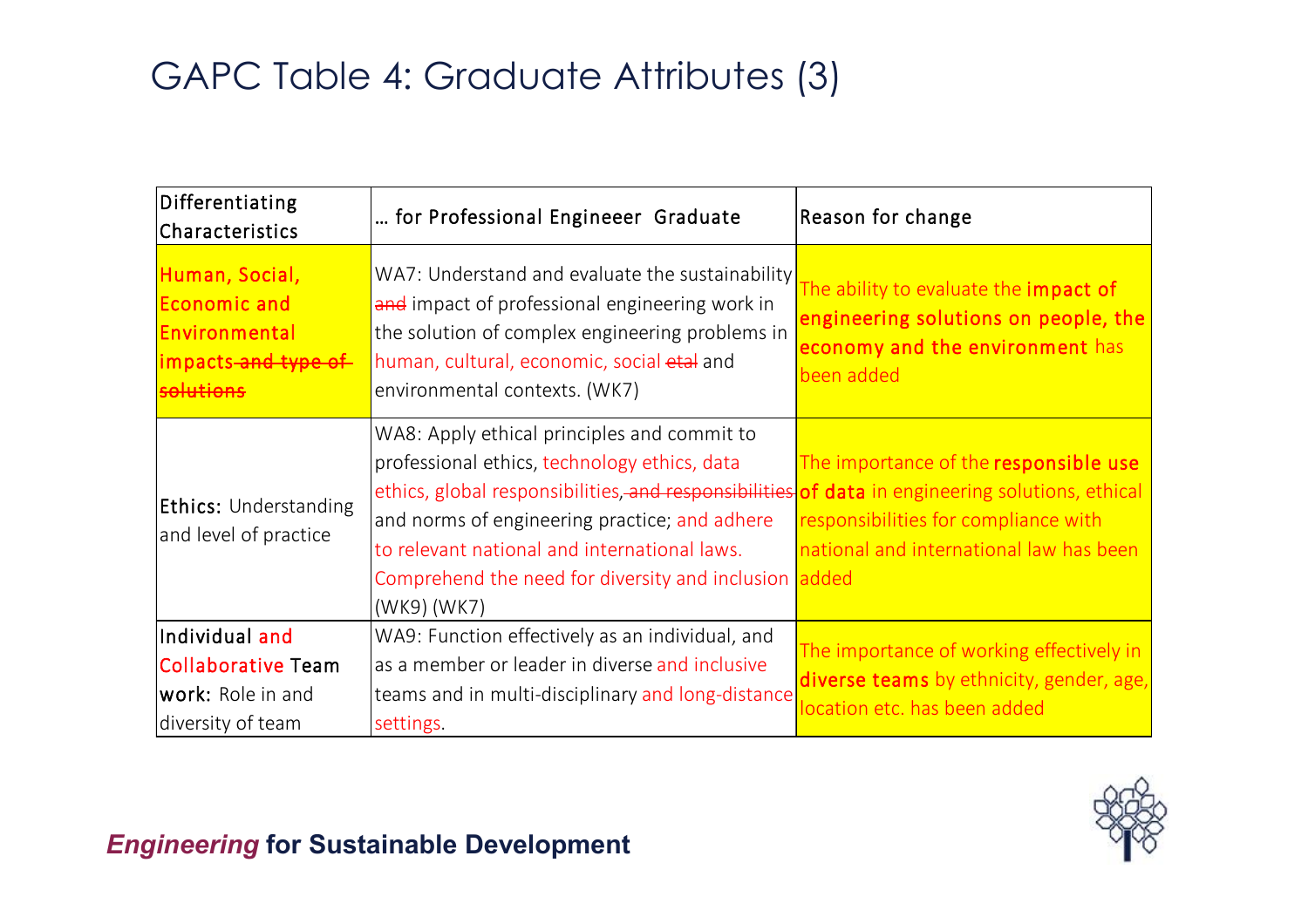## GAPC Table 4: Graduate Attributes (4)

| Differentiating                                                                                                 | for Professional Engineeer Graduate                                                                                                                                                                                                                                                                                                                                                                                     | Reason for change                                                                                                                                  |  |
|-----------------------------------------------------------------------------------------------------------------|-------------------------------------------------------------------------------------------------------------------------------------------------------------------------------------------------------------------------------------------------------------------------------------------------------------------------------------------------------------------------------------------------------------------------|----------------------------------------------------------------------------------------------------------------------------------------------------|--|
| Characteristics                                                                                                 |                                                                                                                                                                                                                                                                                                                                                                                                                         |                                                                                                                                                    |  |
| Communication: Level<br>of communication<br>according to type of<br>activities performed                        | WA10: Communicate effectively and inclusively<br>on complex engineering activities with the<br>engineering community and with society at<br>large, such as being able to comprehend, write<br>and present in a variety of ways effectively<br>considering cultural, language and learning<br>differences-reports and design documentation,<br>make effective presentations, and give and<br>receive clear instructions. | The importance of inclusive<br>communication, written and verbal,<br>taking account of cultural, language and<br>other differences, has been added |  |
| <b>Project Management</b><br>and Finance: Level of<br>management required<br>for differing types of<br>activity | WA11: Demonstrate knowledge and<br>understanding of engineering management<br>principles and economic decision-making and<br>apply these to one's own work, as a member and<br>leader in a team, to manage projects and in<br>multidisciplinary environments.                                                                                                                                                           |                                                                                                                                                    |  |
| <b>Continual Lifelong</b><br>learning: Preparation<br>for and depth of<br>continuing learning.                  | WA12: Recognize the need for, and have the<br>preparation and ability to engage in i)<br>independent and life-long learning ii) creativity<br>and) adaptability to new and emerging<br>technologies and iii) critical thinking in the<br>broadest context of technological change. (WK9)                                                                                                                                | The importance of creativity, critical<br>thinking and lifelong learning, has<br>been added                                                        |  |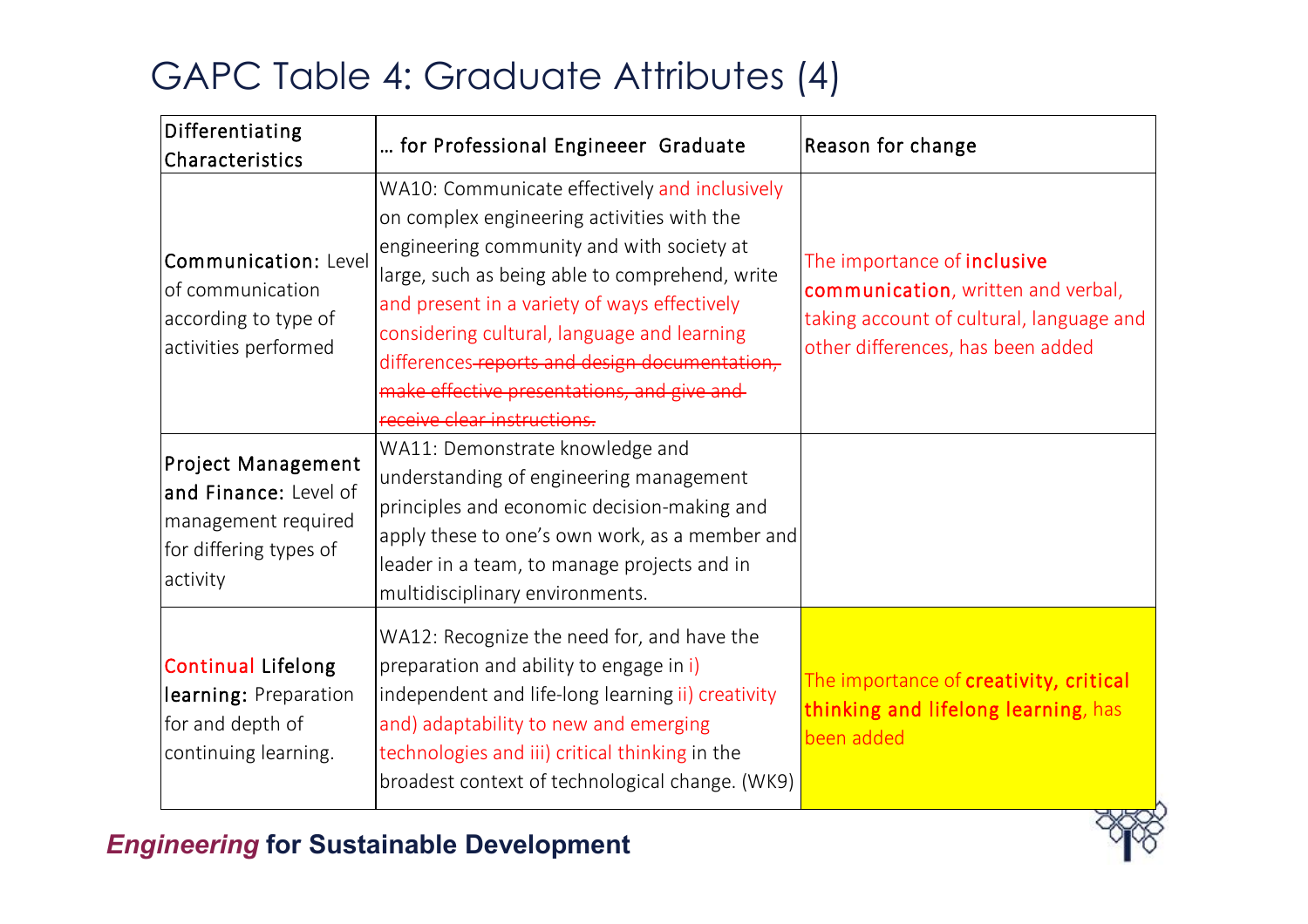## GAPC Table 5: Professional Competencies Profile

**Required Professional Competencies include cover:**

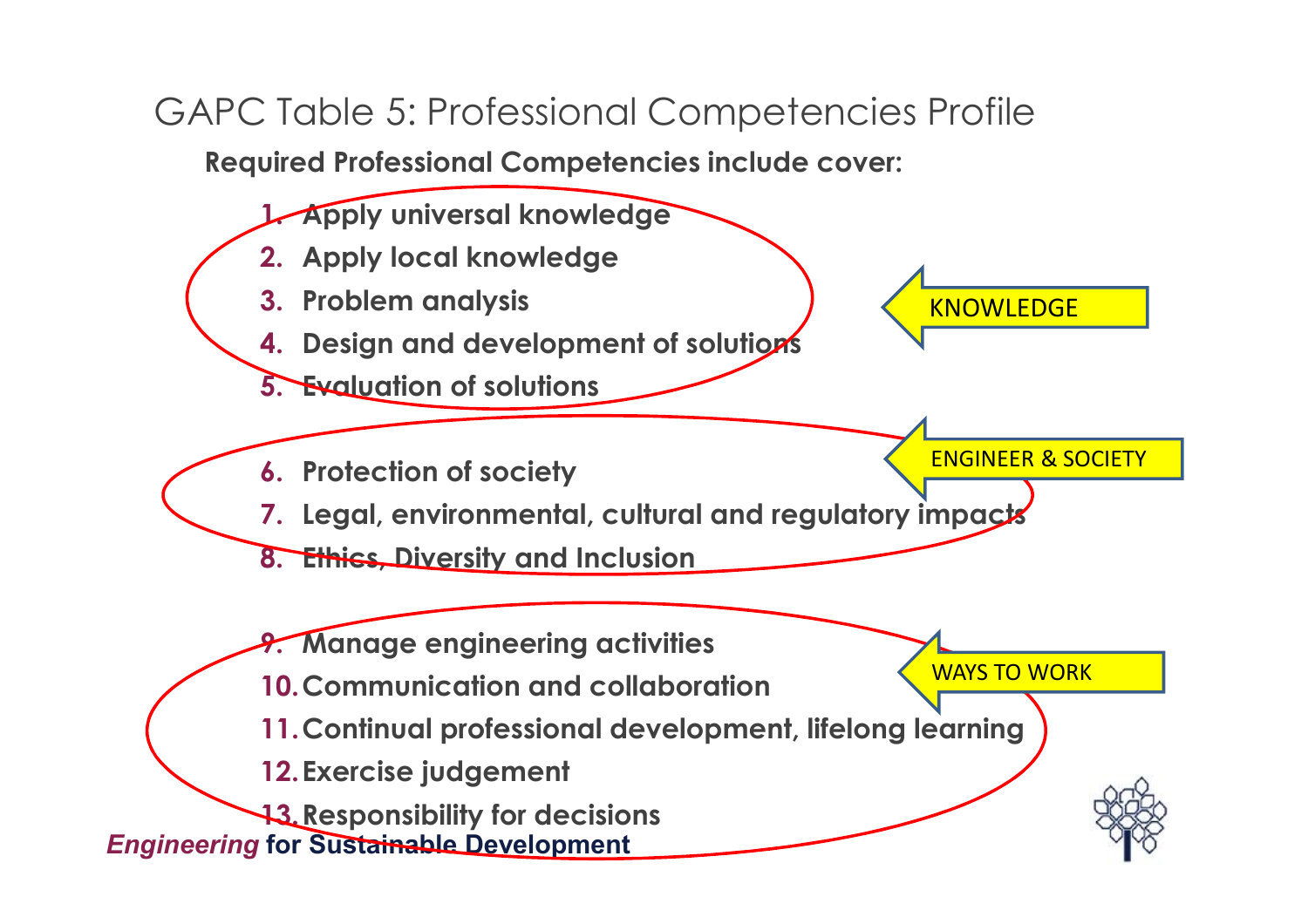## GAPC Table 5: Professional Competencies (1)

| Differentiating Characteristic   Professional Engineer                                                  |                                                                                                                                                                                       | Reason for Change                                                                        |
|---------------------------------------------------------------------------------------------------------|---------------------------------------------------------------------------------------------------------------------------------------------------------------------------------------|------------------------------------------------------------------------------------------|
| Comprehend and apply<br>universal knowledge: Breadth<br>and depth of education and type<br>of knowledge | EC1: Comprehend and apply advanced<br>knowledge of the widely-applied<br>principles underpinning good practice                                                                        |                                                                                          |
| Comprehend and apply local<br>knowledge:-Type of local<br>knowledge                                     | <b>EC2:</b> Comprehend and apply advanced<br>knowledge of the widely-applied<br>principles underpinning good practice<br>specific to the jurisdiction of in which<br>he/she practice. | Gender neutral language<br>used.                                                         |
| Problem analysis: Complexity<br>of analysis                                                             | EC3: Define, investigate and analyse<br>complex problems using data and<br>information technologies                                                                                   | The use of computing and IT<br>tools has been added.                                     |
| Design and development of<br>solutions: Nature of the<br>problem and uniqueness of the<br>solution      | EC4: Design or develop inclusive<br>solutions to complex problems with<br>stakeholder consultation                                                                                    | The importance of inclusive<br>solutions and stakeholder<br>consultation has been added. |
| Evaluation: Type of activity                                                                            | <b>EC5:</b> Evaluate the outcomes and<br>impacts of complex activities in the<br>contexts of risk and social,<br>environmental, economic and resource<br>impacts                      | The importance of evaluation<br>and risk assessment in broad<br>contexts has been added  |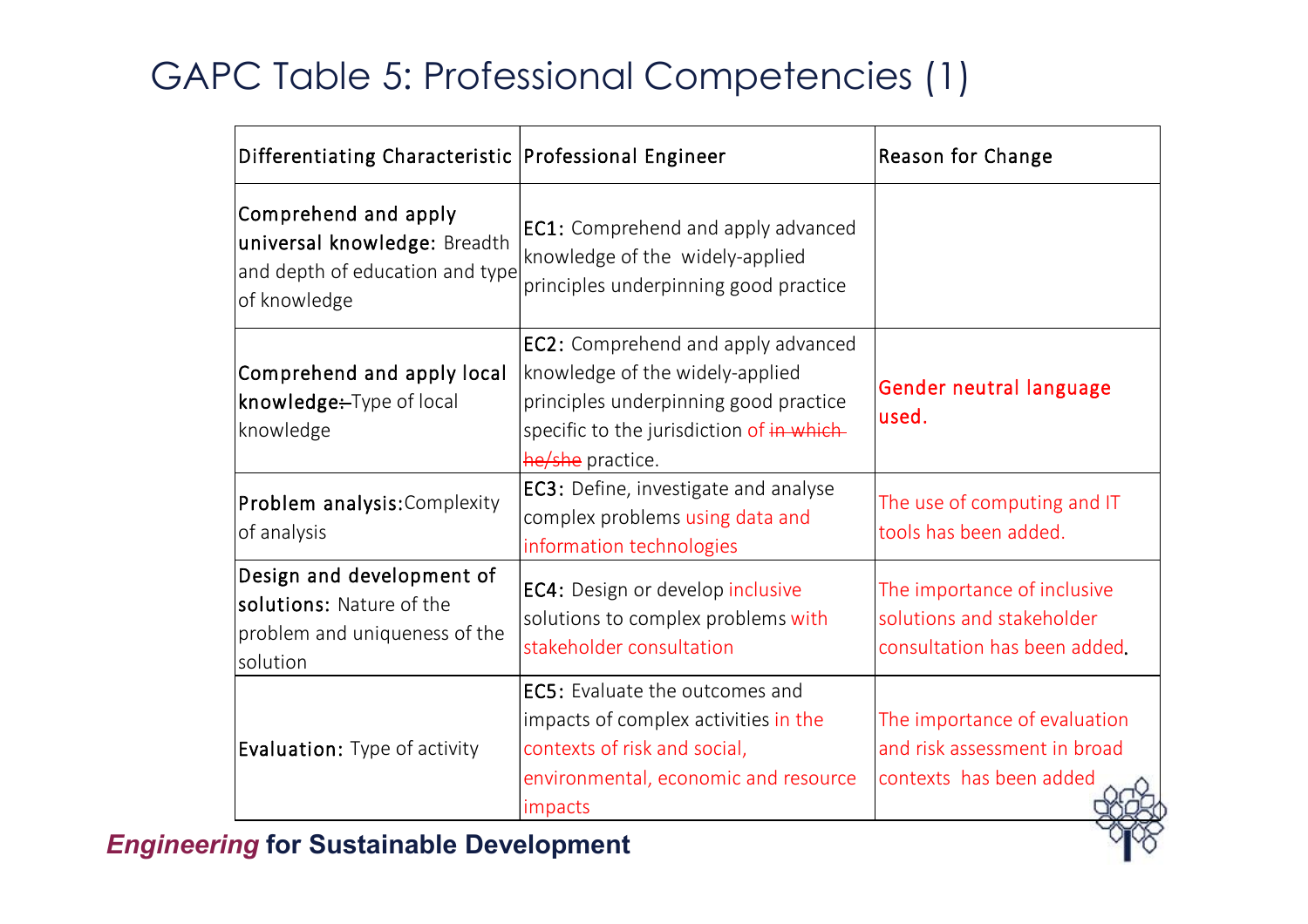## GAPC Table 5: Professional Competencies (2)

| Differentiating Characteristic   Professional Engineer                                                                                                                        |                                                                                                                                                                                                                                                                                                                                                                                        | Reason for Change                                                                                                                                                                    |
|-------------------------------------------------------------------------------------------------------------------------------------------------------------------------------|----------------------------------------------------------------------------------------------------------------------------------------------------------------------------------------------------------------------------------------------------------------------------------------------------------------------------------------------------------------------------------------|--------------------------------------------------------------------------------------------------------------------------------------------------------------------------------------|
| Protection of society: Types<br>of activity and responsibility to<br>consider advancement of the UN leave no one behind per the UN<br>Sustainable Development Goals<br>public | <b>EC6:</b> Recognise the reasonably<br>foreseeable social, cultural and<br>environmental effects of complex<br>activities generally, and have regard to<br>the need for sustainable outcomes that<br>Sustainable Development Goals; global<br>quality of life for humans and the<br>environment. Hity; recognise that the<br>protection of society is the highest-<br><b>priority</b> | The importance of consideration<br>of the advancement of the UN<br>Sustainable Development Goals<br>where relevant has been added                                                    |
| Legal, environment, cultural<br>and regulatory: No<br>differentiation in this<br>characteristic                                                                               | EC7: Meet all legal and regulatory<br>Requirements, protect public health and<br>safety, environment and cultural<br>heritage in the course of all his or her-<br>activities                                                                                                                                                                                                           | The importance of compliance<br>with relevant laws and<br>regulations including to protect<br>the environment and cultural<br>heritage and gender neutral<br>language has been added |
| Ethics, Diversity, and<br>Inclusion: No differentiation in<br>this characteristic Types of<br>activity and attitude                                                           | <b>EC8:</b> Conduct his or her all activities<br>ethically and inclusively, respecting<br>cultural, ethnic, religious and all other<br>differences                                                                                                                                                                                                                                     | The ethics of equal opportunity<br>for all through working<br>effectively in diverse and<br>inclusive teams and gender<br>neutral language has been<br>added                         |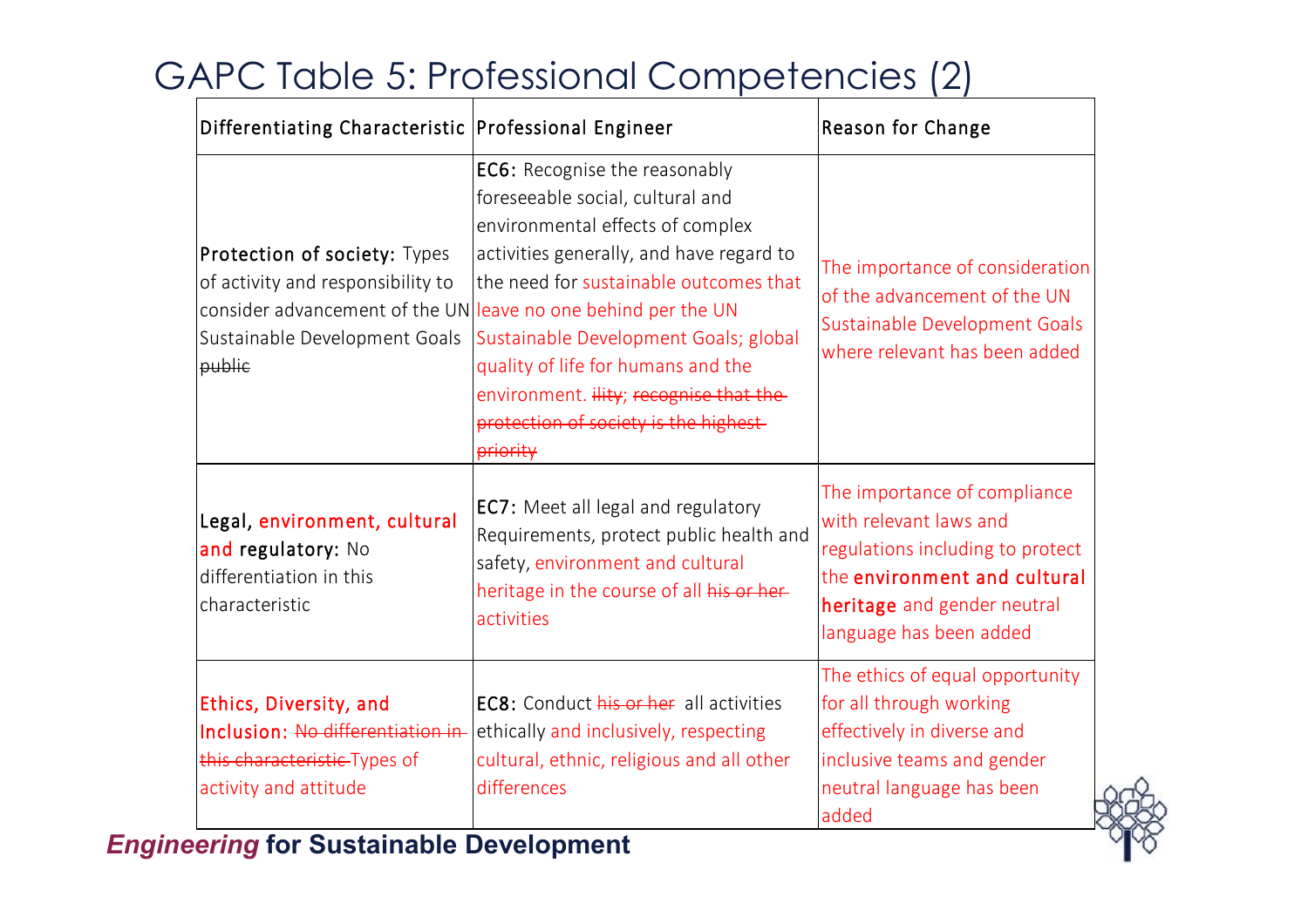## GAPC Table 5: Professional Competencies (3)

| Differentiating Characteristic   Professional Engineer                                                                                  |                                                                                                                                                                                                                                                                                        | <b>Reason for Change</b>                                                                                                               |
|-----------------------------------------------------------------------------------------------------------------------------------------|----------------------------------------------------------------------------------------------------------------------------------------------------------------------------------------------------------------------------------------------------------------------------------------|----------------------------------------------------------------------------------------------------------------------------------------|
| Manage engineering<br>activities: Types of activity                                                                                     | <b>EC9:</b> Manage part or all of one or more<br>complex activities                                                                                                                                                                                                                    |                                                                                                                                        |
| Communication and<br><b>Collaboration: Requirement</b><br>for inclusive communications,<br>No differentiation in this<br>characteristic | <b>EC10:</b> Communicate and collaborate<br>using multiple mediums clearly and<br>inclusively with a broad range of<br>stakeholders in the course of his or her-<br>all activities                                                                                                     | The importance of inclusive<br>communications and gender<br>neutral language has been<br>added                                         |
| <b>Continuing Professional</b><br>Development (CPD): Lifelong<br>learning: Preparation for and<br>depth of continuing learning.         | <b>EC11: Undertake CPD activities</b><br>sufficient to maintain and extend<br>technical competencies and enhance<br>their ability to adapt to emerging<br>technologies and the ever changing<br>nature of work. sufficient to maintain-<br><del>and extend his or her competenci</del> | The importance of lifelong<br>learning in a world of rapidly<br>changing technologies and<br>gender neutral language has<br>been added |

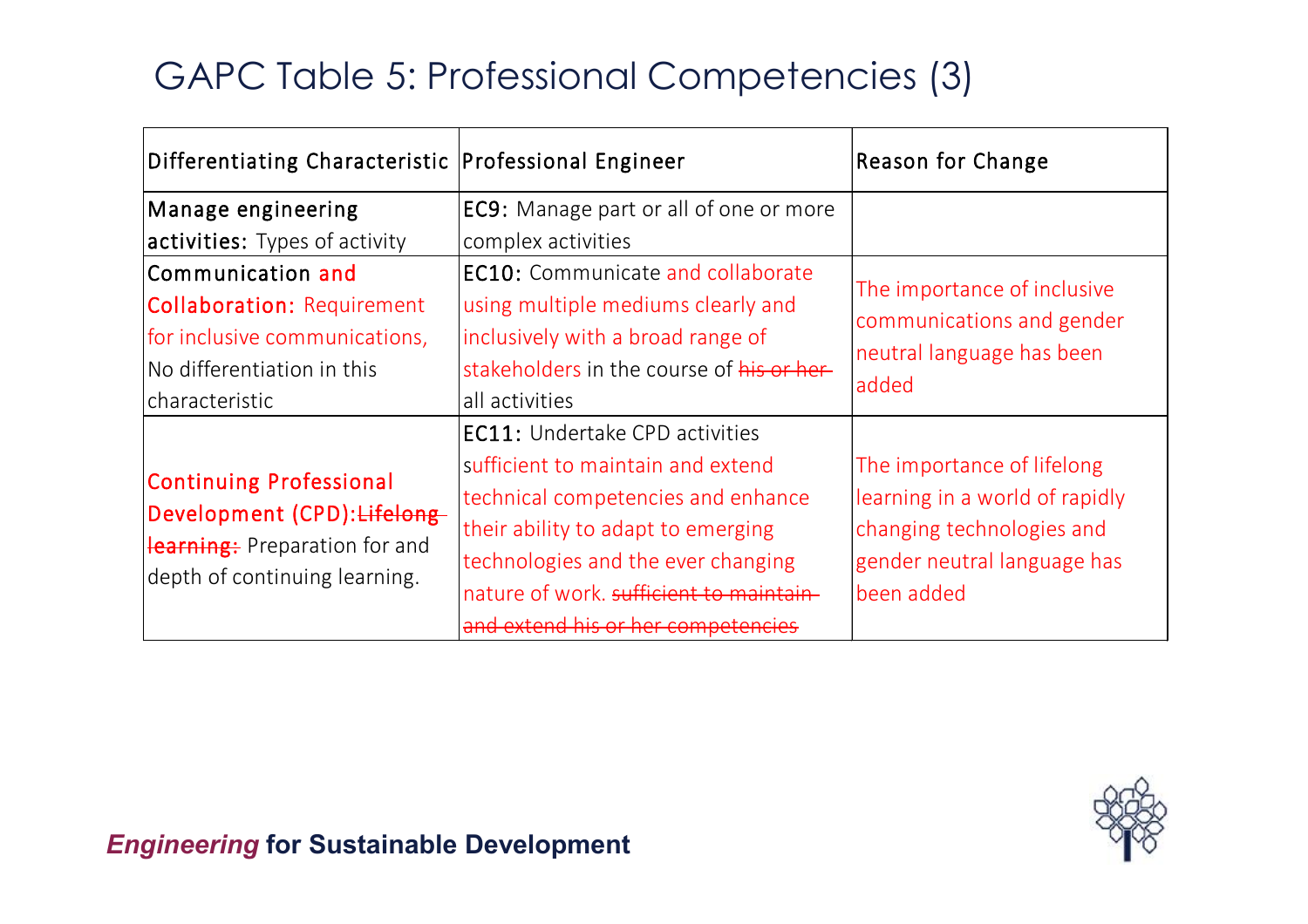## GAPC Table 5: Professional Competencies (4)

| Differentiating Characteristic Professional Engineer                                                        |                                                                                                                                                                                                                                                                                      | Reason for Change                                                                                                                               |
|-------------------------------------------------------------------------------------------------------------|--------------------------------------------------------------------------------------------------------------------------------------------------------------------------------------------------------------------------------------------------------------------------------------|-------------------------------------------------------------------------------------------------------------------------------------------------|
| Judgement: Level of developed<br>knowledge, and ability and<br>judgement in relation to type of<br>activity | <b>EC12:</b> Recognize complexity and assess<br>alternatives in light of competing social,<br>economic, environmental, cultural and<br>other requirements and considering<br>incomplete knowledge. Exercise sound<br>judgement in the course of all his or her<br>complex activities | The need to exercise judgement<br>and application of knowledge<br>and ability in broad context and<br>gender neutral language has<br>been added |
| <b>Responsibility for decisions:</b>                                                                        | <b>EC13:</b> Be responsible for making                                                                                                                                                                                                                                               |                                                                                                                                                 |
| Type of activity for which                                                                                  | decisions on part or all of complex                                                                                                                                                                                                                                                  |                                                                                                                                                 |
| responsibility is taken                                                                                     | activities                                                                                                                                                                                                                                                                           |                                                                                                                                                 |

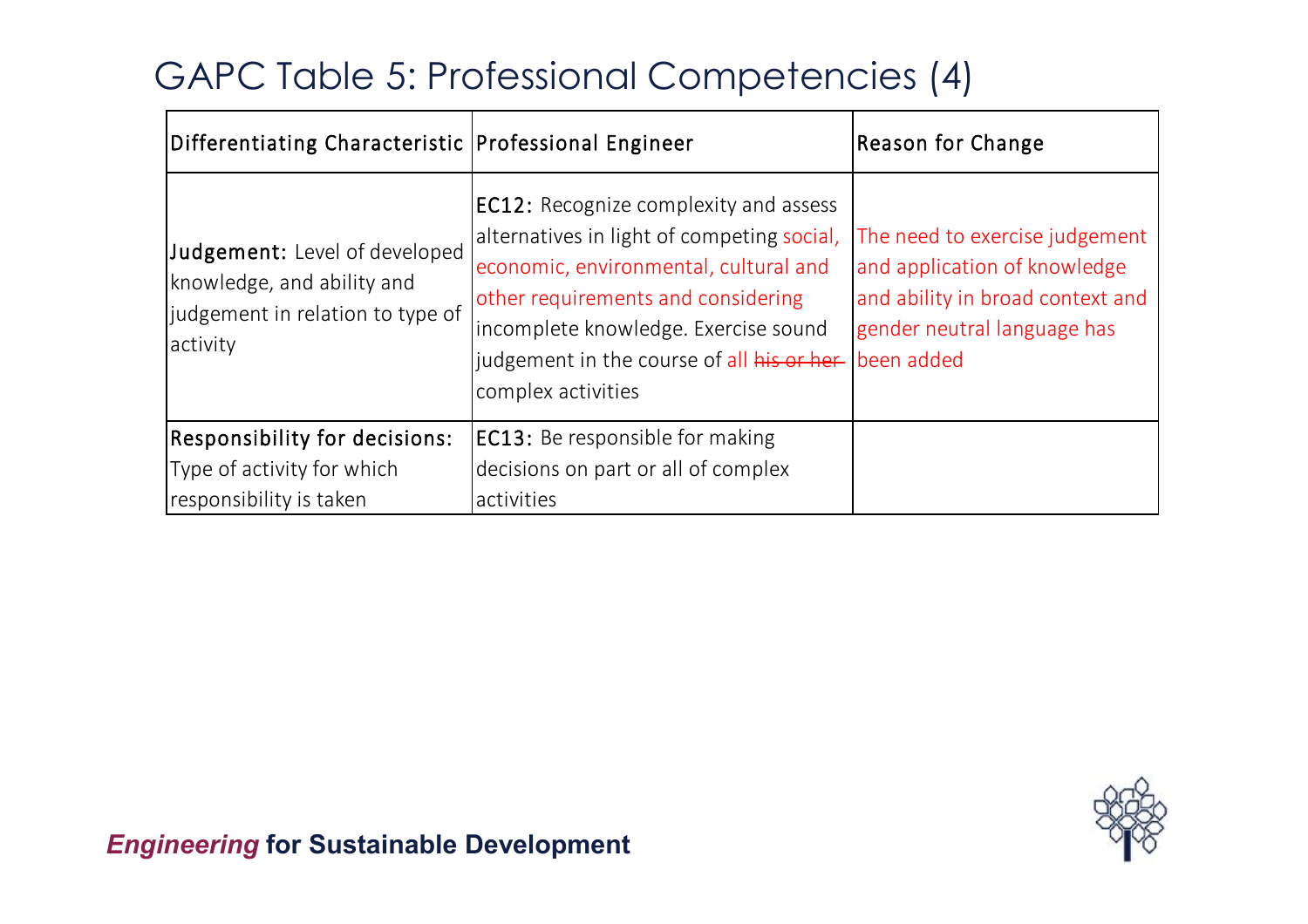## Please provide your feedback

- **The entire table "A Proposal to Update the GAPC Tables.docx" is available at :** <https://bit.ly/3fg8Fdh>
- **The document contains the five tables relating to graduate attributes and professional competencies for the professional engineer, the technologist and technicians with changes (deletions and additions) on the present GAPC Framework.**
- **In order to add your comments, use the same file "A Proposal to Update the GAPC Tables.docx" and the tables therein, and insert or delete your suggestions of changes in the relevant cell using a new font color. Insert your explanatory notes, if any, in the last column.**
- **Please return the file, after an extension of the filename with your name or your institution's name, as appropriate, to** [secretariat@wfeo.org](mailto:secretariat@wfeo.org).
- **Please send your feedback no later than 31 August 2020.**

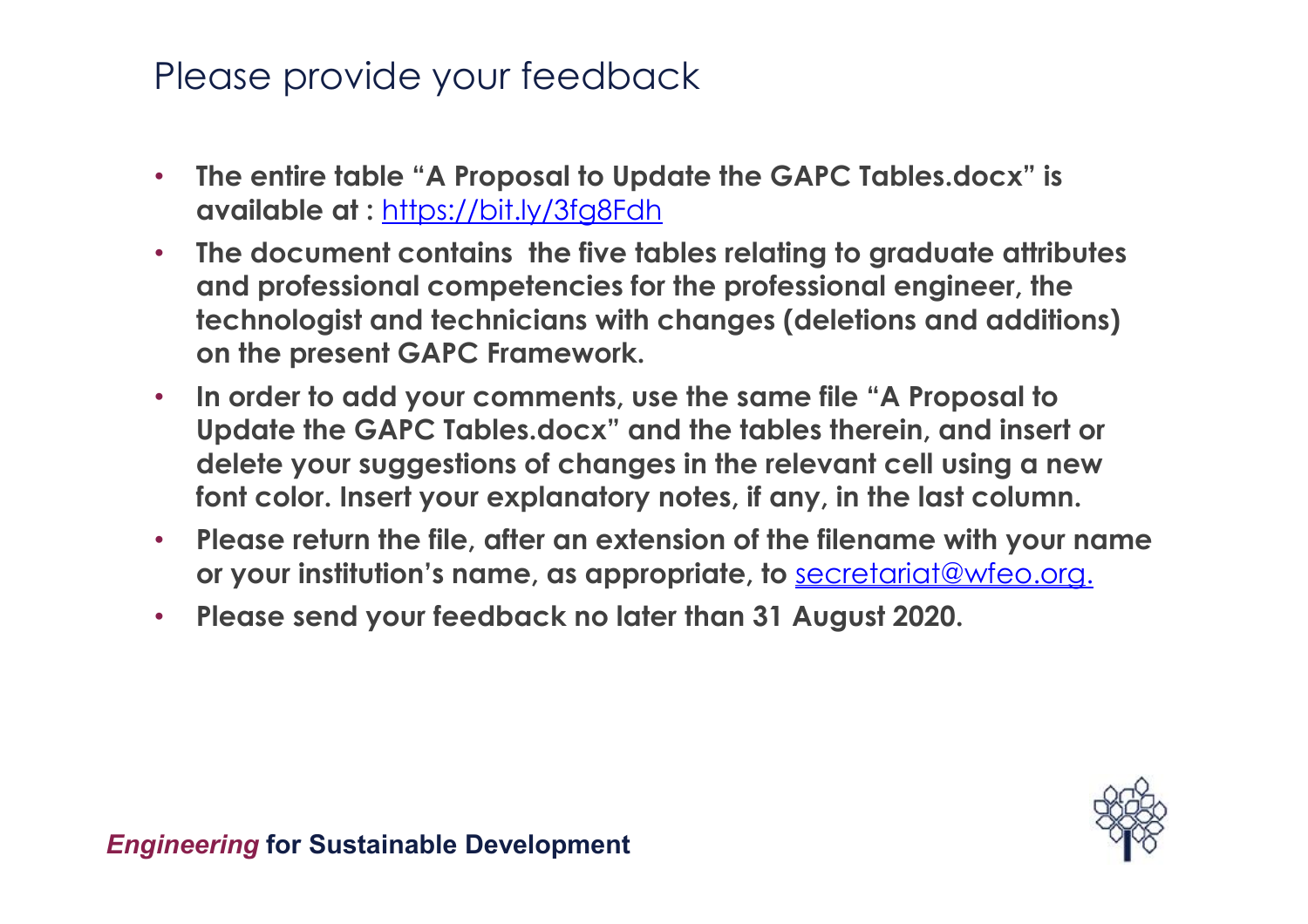

- **Participation**
- **Influence**
- **Representation**

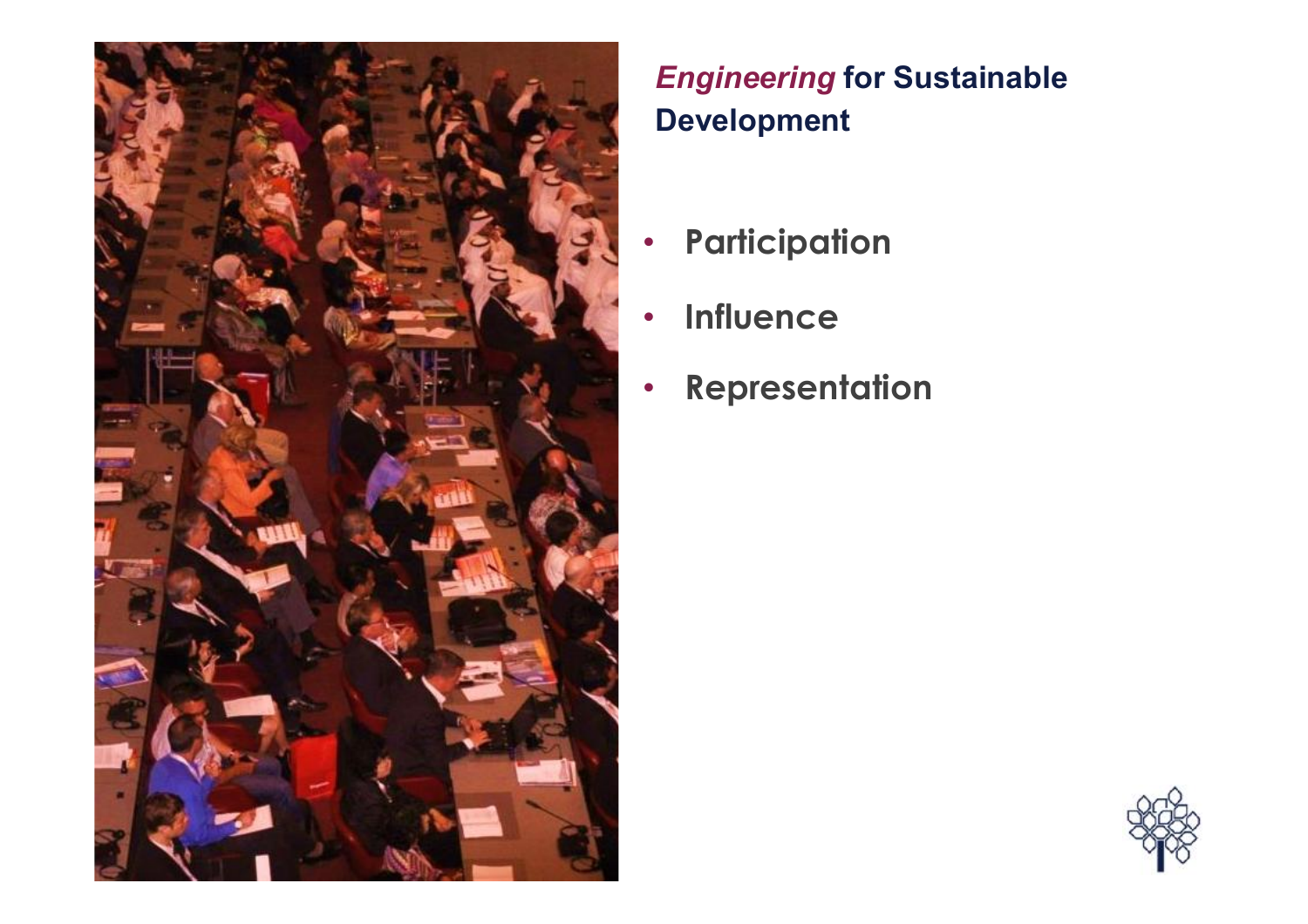**The world's engineers united in rising to the world's challenges. For a better, sustainable world.**





**The World Federation of Engineering Organizations** Fédération Mondiale des Organisations d'Ingénieurs

 $@$  w f  $e$  o

www.wfeo.org info@wfeo.org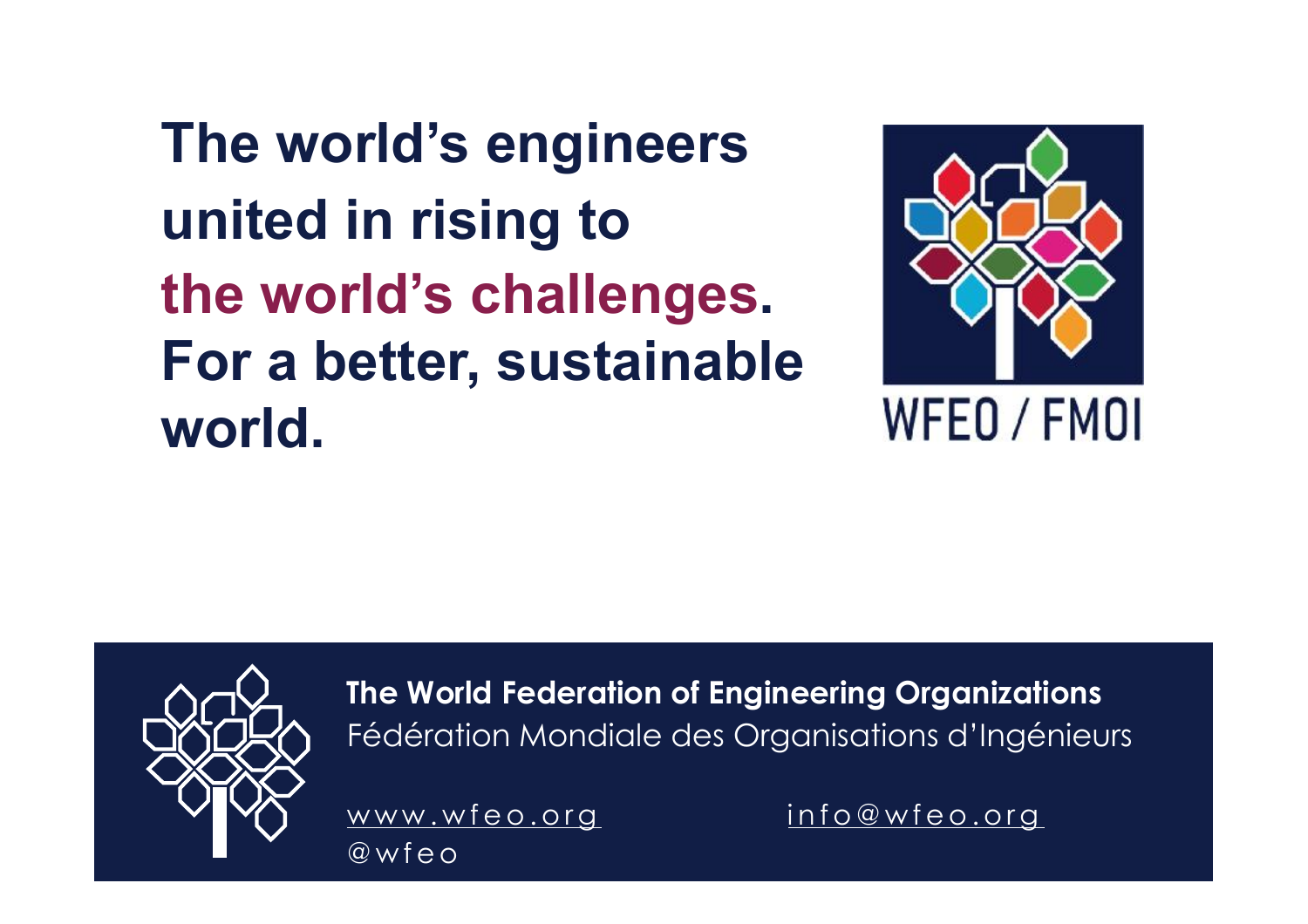## SUPPLEMENTARY INFORMATION

Summary of Review of Graduate Attribute and Professional Competency Framework Tables 1 -3 These are for professional engineers only. Changes are shown in red font Ethics is added in the Knowledge and Attribute Profile Full tables are available at the link on Slide 26

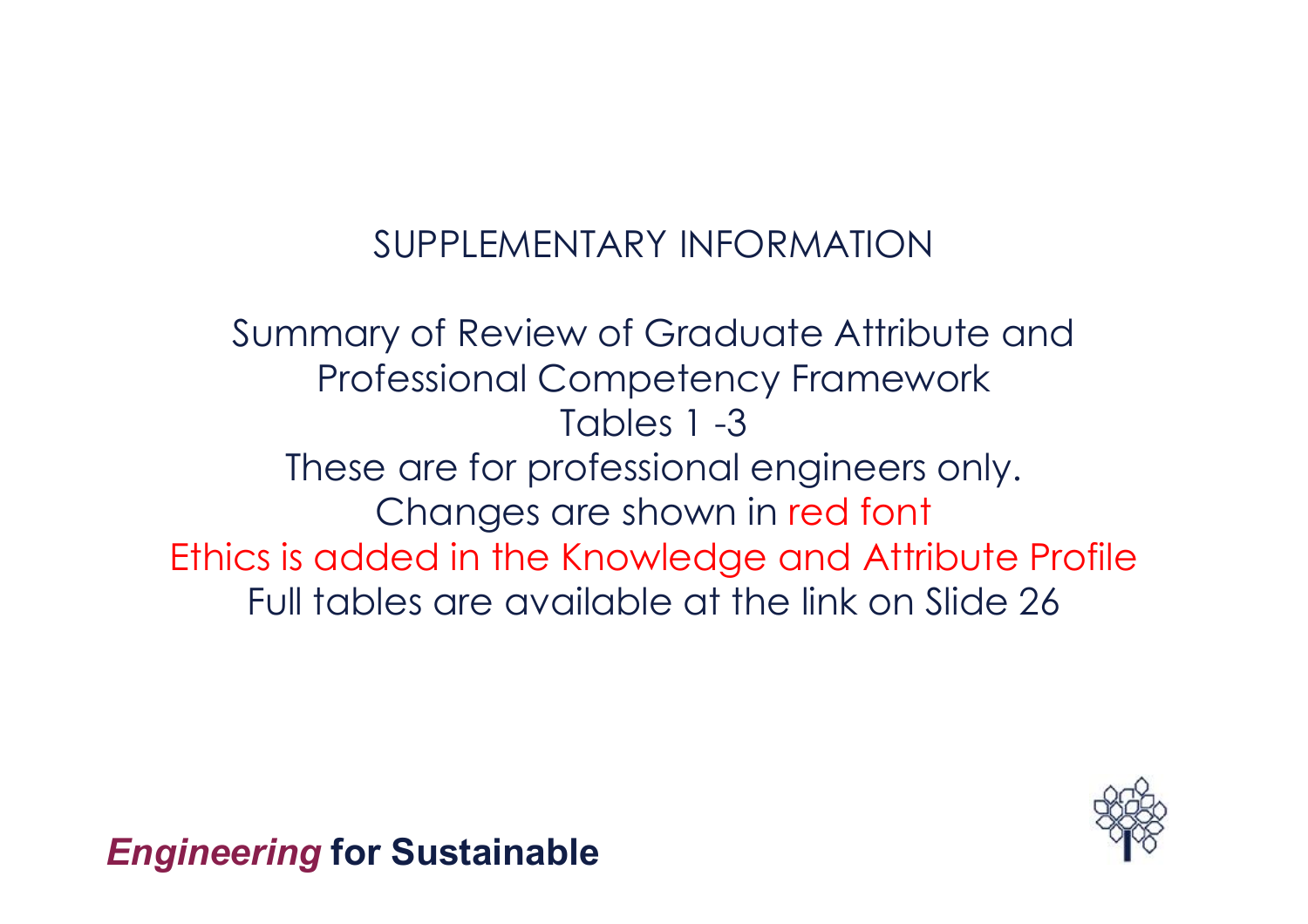### GAPC Table 1: Range of Problem Solving Capabilities (1) – Professional Engineer only

| <b>Attribute</b>                     | <b>Complex Engineering Problems</b>                                                                                                                                                                                                | <b>Reason for Change</b>                                                                                                                                                                                                    |
|--------------------------------------|------------------------------------------------------------------------------------------------------------------------------------------------------------------------------------------------------------------------------------|-----------------------------------------------------------------------------------------------------------------------------------------------------------------------------------------------------------------------------|
| Required                             | WP1: Cannot be resolved without in-<br>depth engineering knowledge at the<br>Depth of Knowledge level of one or more of WK3, WK4, WK5,<br>WK6 or WK8 which allows a<br>fundamentals-based, first principles<br>analytical approach |                                                                                                                                                                                                                             |
| Range of conflicting<br>Requirements | WP2: Involve wide-ranging or conflicting<br>technical and non-technical issues<br>(ethical, sustainability, legal, political,<br>economic, social) engineering and<br>consideration of future requirements                         | The curriculum should encourage<br>problem solving that takes a holistic<br>approach and considers a range of<br>constraints including resources and non-<br>technical issues including impacts today<br>and in the future. |
| Depth of analysis<br>required        | WP3: Have no obvious solution and<br>require abstract thinking, creativity and<br>originality and systems approach in<br>analysis to formulate suitable contextual<br>models                                                       | The curriculum should provide<br>opportunities for problems that<br>encourage systems thinking and<br>approaches.                                                                                                           |
| Familiarity of issues                | WP4: Involve infrequently encountered<br>issues or novel problems                                                                                                                                                                  |                                                                                                                                                                                                                             |

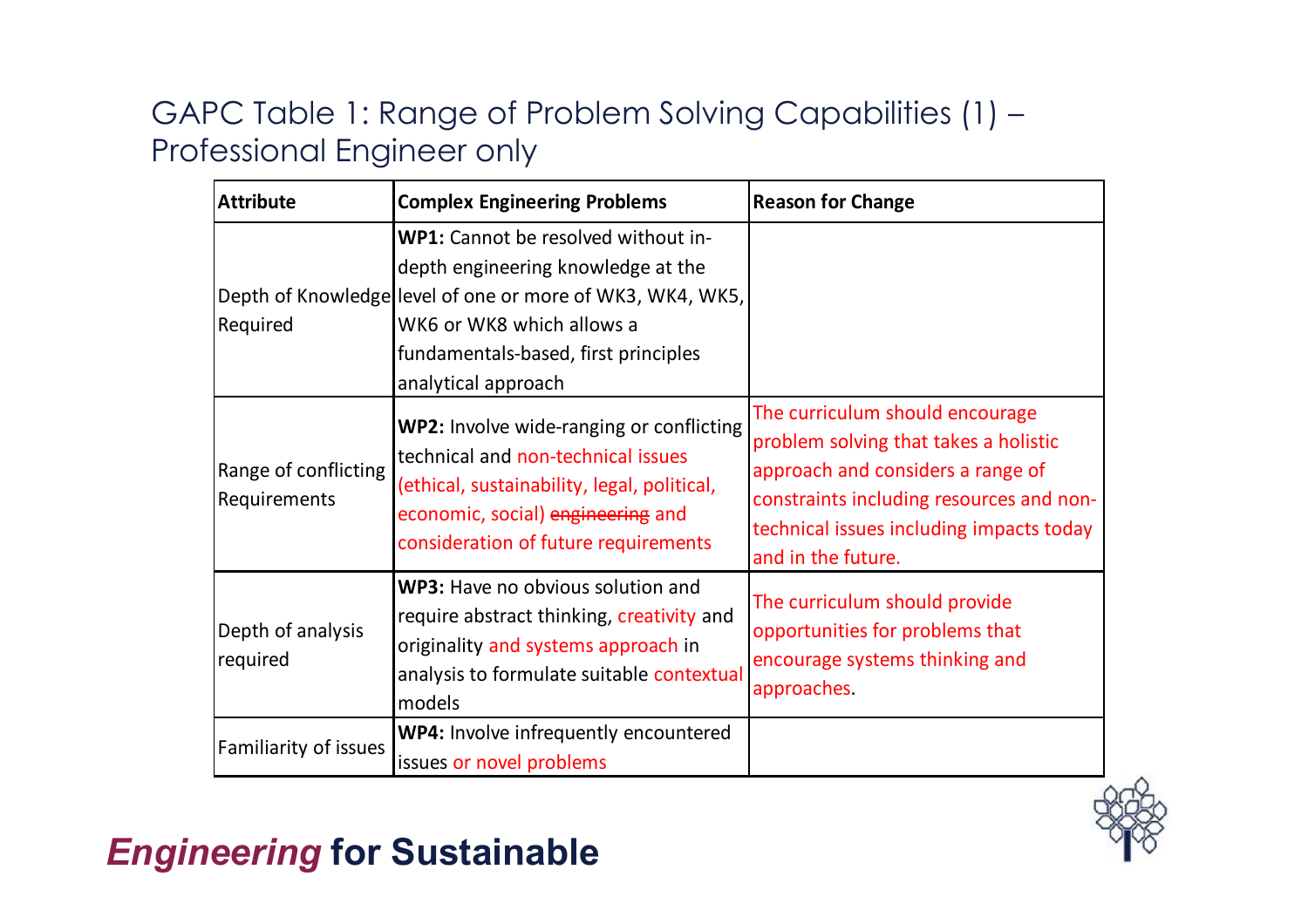### GAPC Table 1: Range of Problem Solving Capabilities (2)- Professional Engineer only

| <b>Attribute</b>                                                             | <b>Complex Engineering Problems</b>                                                                                                              | <b>Reason for Change</b>                                                                                                                                                                                    |
|------------------------------------------------------------------------------|--------------------------------------------------------------------------------------------------------------------------------------------------|-------------------------------------------------------------------------------------------------------------------------------------------------------------------------------------------------------------|
| codes                                                                        | Extent of applicable   WP5: Are outside Address problems not<br>encompassed by standards and codes of                                            |                                                                                                                                                                                                             |
| Extent of<br>stakeholder<br>linvolvement and<br> conflicting<br>requirements | WP6: Involve diverse groups of<br>stakeholders with widely varying needs<br>and collaboration across engineering<br>disciplines and other fields | The curriculum should<br>involve/encourage problems that require<br>collaboration across engineering<br>disciplines and other fields to<br>understand different perspectives and<br>manage competing needs. |
| Interdependence                                                              | WP 7: Address Are high level problems<br>with including many components parts-<br>or sub-problems                                                |                                                                                                                                                                                                             |

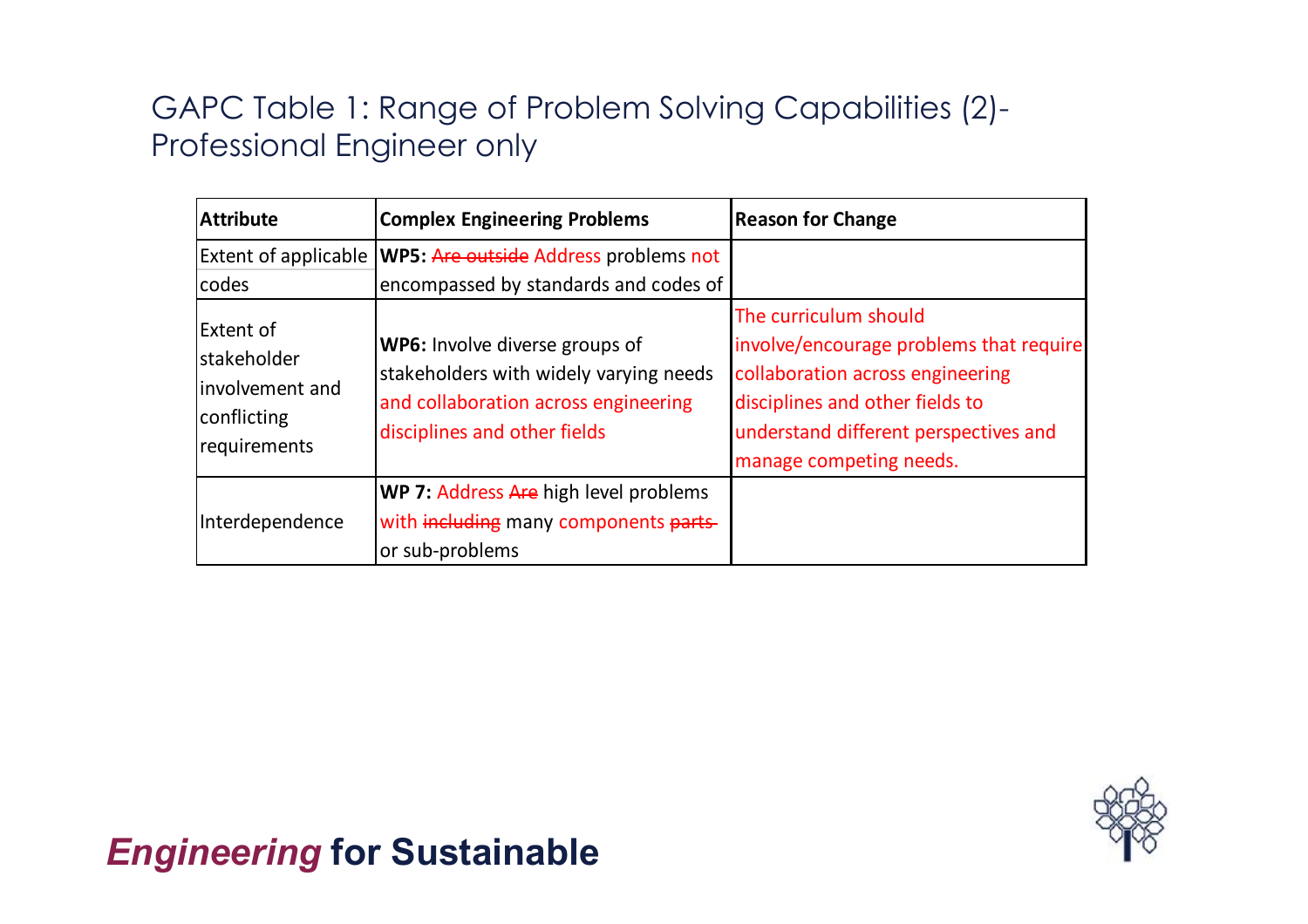## GAPC Table 2: Range of Engineering Activities (1) – Professional Engineer Only

| <b>Attribute</b>      | <b>Complex Activities</b>                                                                                                                                                                                                                                                             | <b>Reason for change</b>                                                                                                                                                                                                      |
|-----------------------|---------------------------------------------------------------------------------------------------------------------------------------------------------------------------------------------------------------------------------------------------------------------------------------|-------------------------------------------------------------------------------------------------------------------------------------------------------------------------------------------------------------------------------|
| Preamble              | <b>Complex activities</b> means (engineering)<br>activities or projects that have some or<br>all of the following characteristics:                                                                                                                                                    |                                                                                                                                                                                                                               |
| Range of resources    | <b>EA1:</b> Involve the use of diverse resources<br>(and for this purpose resources includes<br>including people, data and information,<br>natural, financial and physical resources<br>and appropriate technologies money,<br>equipment, materials, information and<br>technologies) | The computation, analysis, and design<br>software are inherently present in<br>formulating an engineering problem as<br>well as in finding an optimal solution. It<br>is no longer an additional tool but a<br>principal one. |
| Level of interactions | <b>EA2: Require optimization of outcomes</b><br>resolution of significant problems arising<br>from interactions between wide- ranging<br>or conflicting technical, engineering,<br>socio-technical, environmental and<br>political considerations-or other issues,                    | This encourages the impact of wider non-<br>technical issues                                                                                                                                                                  |
| Innovation            | <b>EA3:</b> Involve creative use of engineering<br>principles, innovative solutions for a<br>conscious purpose and research-based<br>knowledge in novel ways.                                                                                                                         | Innovation needs a conscious purpose                                                                                                                                                                                          |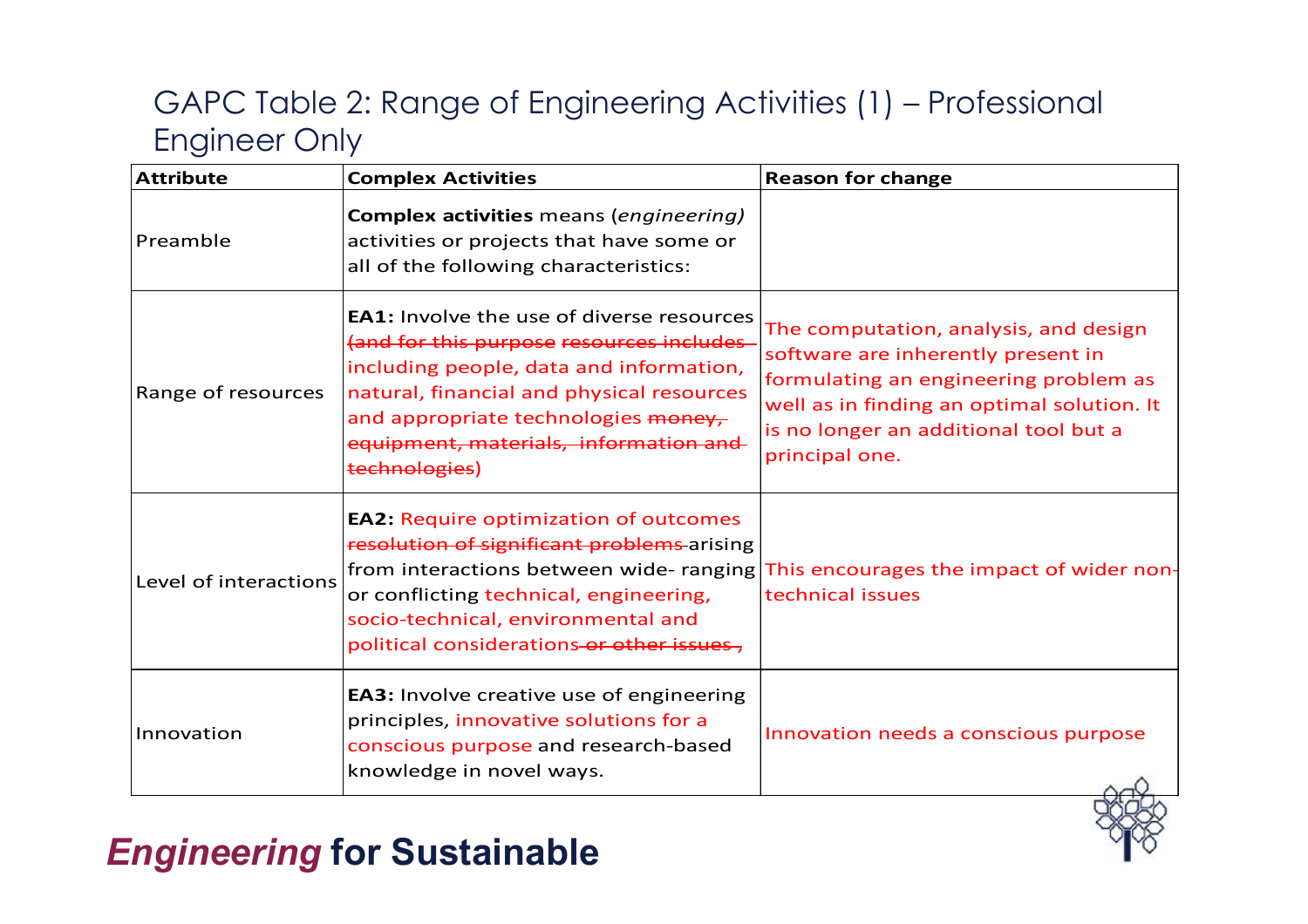## GAPC Table 2 : Range of Engineering Activities (2) – Professional Engineer Only

| <b>Attribute</b>                                  | <b>Complex Activities</b>                                                                                                                                                                                                     | <b>Reason for change</b>                                                                                     |
|---------------------------------------------------|-------------------------------------------------------------------------------------------------------------------------------------------------------------------------------------------------------------------------------|--------------------------------------------------------------------------------------------------------------|
| Consequences to<br>society and the<br>environment | <b>EA4:</b> Have significant consequences in a<br>range of contexts, characterized by<br>difficulty of prediction, mitigation by<br>severity of implications and by necessary<br>mitigation measures to reduce the<br>impact. | Encourages a probabilistic risk-based<br>approach to assessing the impact of<br>solutions that are proposed. |
| Familiarity                                       | <b>EA5:</b> Can extend beyond previous<br>experiences by applying principles-based<br>approaches                                                                                                                              |                                                                                                              |

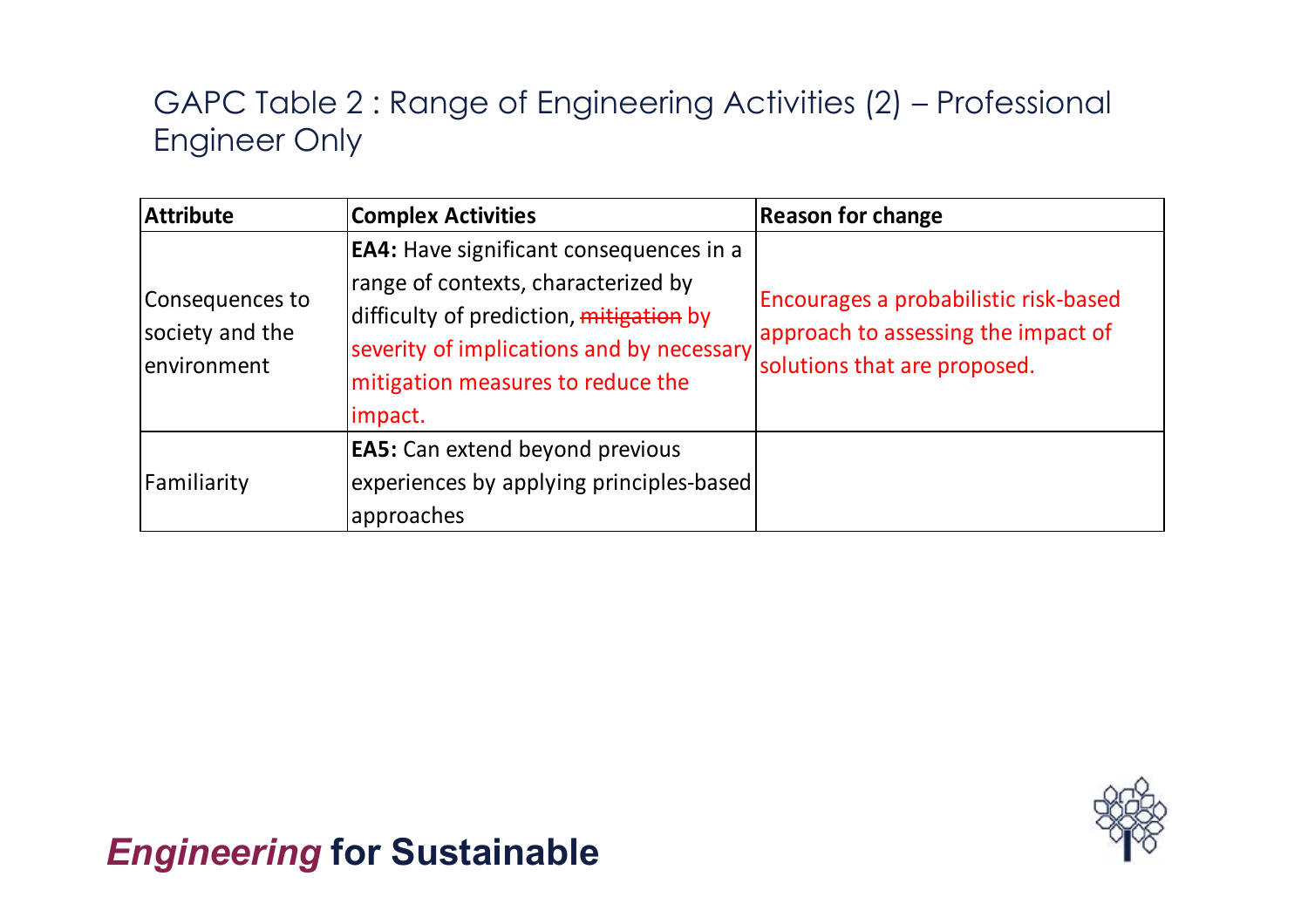## GAPC Table 3: Knowledge and Attitude profile (1)

| <b>Professional Engineer -</b><br><b>Washington Accord programme</b><br>provides:                                                                                                                                    | <b>Technologist - Sydney Accord</b><br>programme provides:                                                                                                                                                                                                                                                                              | <b>Technician - Dublin Accord</b><br>programme provides:                                                                    | <b>Reason for change</b>                                                                                                                                                                                                                                                                                                                     |
|----------------------------------------------------------------------------------------------------------------------------------------------------------------------------------------------------------------------|-----------------------------------------------------------------------------------------------------------------------------------------------------------------------------------------------------------------------------------------------------------------------------------------------------------------------------------------|-----------------------------------------------------------------------------------------------------------------------------|----------------------------------------------------------------------------------------------------------------------------------------------------------------------------------------------------------------------------------------------------------------------------------------------------------------------------------------------|
| A programme that builds this<br>the attributes listed below is<br>of study, depending on the level<br>of students at entry.                                                                                          | A programme that builds this<br>type of knowledge and develops type of knowledge and develops type of knowledge and develops<br>the attributes listed below is<br>typically achieved in 4 to 5 years typically achieved in 3 to 4 years typically achieved in 2 to 3 years<br>of study, depending on the level<br>of students at entry. | A programme that builds this<br>the attributes listed below is<br>of study, depending on the level<br>of students at entry. |                                                                                                                                                                                                                                                                                                                                              |
| WK1: A systematic, theory-<br>based understanding of the<br>natural sciences applicable to<br>the discipline and awareness of<br>the relevant social sciences                                                        | SK1: A systematic, theory-based DK1: A descriptive, formula-<br>understanding of the natural<br>sciences applicable to the sub-<br>discipline and awareness for the a sub-discipline and awareness<br>relevant social sciences                                                                                                          | based understanding of the<br>natural sciences applicable in<br>for the relevant social sciences                            | Curriculum may contain appropriate i)<br>basic natural science courses and ii)<br>some social science courses relevant to<br>the discipline. Alternatively, in place of<br>ii), some student experience (e.g.,<br>annexed to capstone design) that<br>require inputs from social sciences<br>relevant to that experience may be<br>required. |
| WK2: Conceptually-based<br>mathematics, numerical and<br>data analysis, statistics and<br>formal aspects of computer and<br>information science to support<br>analysis and modelling<br>applicable to the discipline | SK2: Conceptually-based<br>mathematics, numerical and<br>data analysis, statistics and<br>aspects of computer and<br>information science to support<br>analysis and use of models<br>applicable to the sub-discipline                                                                                                                   | DK2: Procedural mathematics,<br>numerical analysis, statistics<br>applicable in a sub-discipline                            | Curriculum may contain appropriate<br>mathematics, data analysis, numerical<br>analysis, and statistics/probability<br>courses along with computation and<br>information theory experiences using<br>contemporary tools.                                                                                                                     |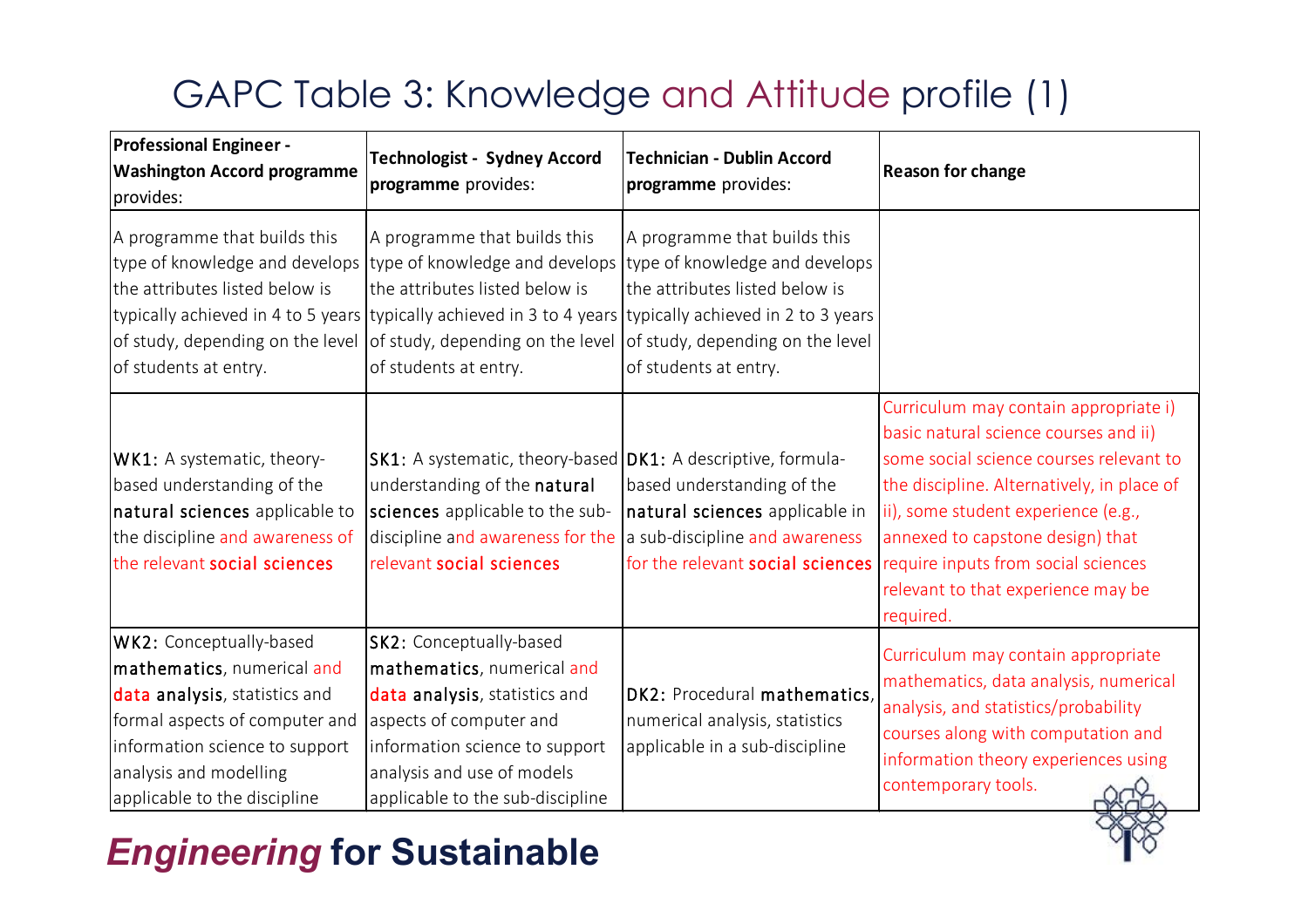## GAPC Table 3: Knowledge and Attitude profile (2)

| <b>Professional Engineer -</b><br><b>Washington Accord programme</b><br>provides:                                                                                                                                                      | <b>Technologist - Sydney Accord</b><br>programme provides:                                                                                                                                       | <b>Technician - Dublin Accord</b><br>programme provides:                                                                                                                        | <b>Reason for change</b>                                                                                                                                                                                                                                                                                                                                                |
|----------------------------------------------------------------------------------------------------------------------------------------------------------------------------------------------------------------------------------------|--------------------------------------------------------------------------------------------------------------------------------------------------------------------------------------------------|---------------------------------------------------------------------------------------------------------------------------------------------------------------------------------|-------------------------------------------------------------------------------------------------------------------------------------------------------------------------------------------------------------------------------------------------------------------------------------------------------------------------------------------------------------------------|
| WK3: A systematic, theory-<br>based formulation of<br>engineering fundamentals<br>required in the engineering<br>discipline                                                                                                            | SK3: A systematic, theory-based DK3: A coherent procedural<br>formulation of engineering<br>fundamentals required in an<br>accepted sub-discipline                                               | formulation of engineering<br>fundamentals required in an<br>accepted sub-discipline                                                                                            | Curriculum must contain basic<br>engineering courses of the discipline,<br>such as material science, fluid<br>mechanics, heat transfer, dynamics,<br>circuits, and so on                                                                                                                                                                                                |
| <b>WK4: Engineering specialist</b><br>knowledge that provides<br>theoretical frameworks and<br>bodies of knowledge for the<br>accepted practice areas in the<br>engineering discipline; much is<br>at the forefront of the discipline. | <b>SK4: Engineering specialist</b><br>knowledge that provides<br>theoretical frameworks and<br>bodies of knowledge for an<br>accepted sub-discipline                                             | <b>DK4: Engineering specialist</b><br>knowledge that provides the<br>body of knowledge for an<br>accepted sub-discipline                                                        | Curriculum must contain appropriate<br>contemporary courses                                                                                                                                                                                                                                                                                                             |
| <b>WK5: Knowledge of efficient</b><br>resource use, minimum waste<br>and environmental impacts,<br>whole-life cost , resource re-use,<br>net zero carbon and the like that<br>supports engineering design in a<br>practice area.       | SK5: Knowledge of efficient<br>resource use, minimum waste,<br>whole-life cost net zero carbon<br>and the like that supports<br>engineering design using the<br>technologies of a practice area. | DK5: Knowledge of efficient<br>resource use, minimum waste,<br>whole-life cost net zero carbon<br>and the like that supports<br>techniques and procedures of a<br>practice area | Each design experience of the students<br>need be taking the relevant<br>considerations at the interface with<br>other domains (science, law, art,<br>humanities) into account and<br>engineering design based on the sustainability concepts including SDG12.<br>Additionally, the curriculum may include<br>specific teachings on the supporting<br>factors of design |

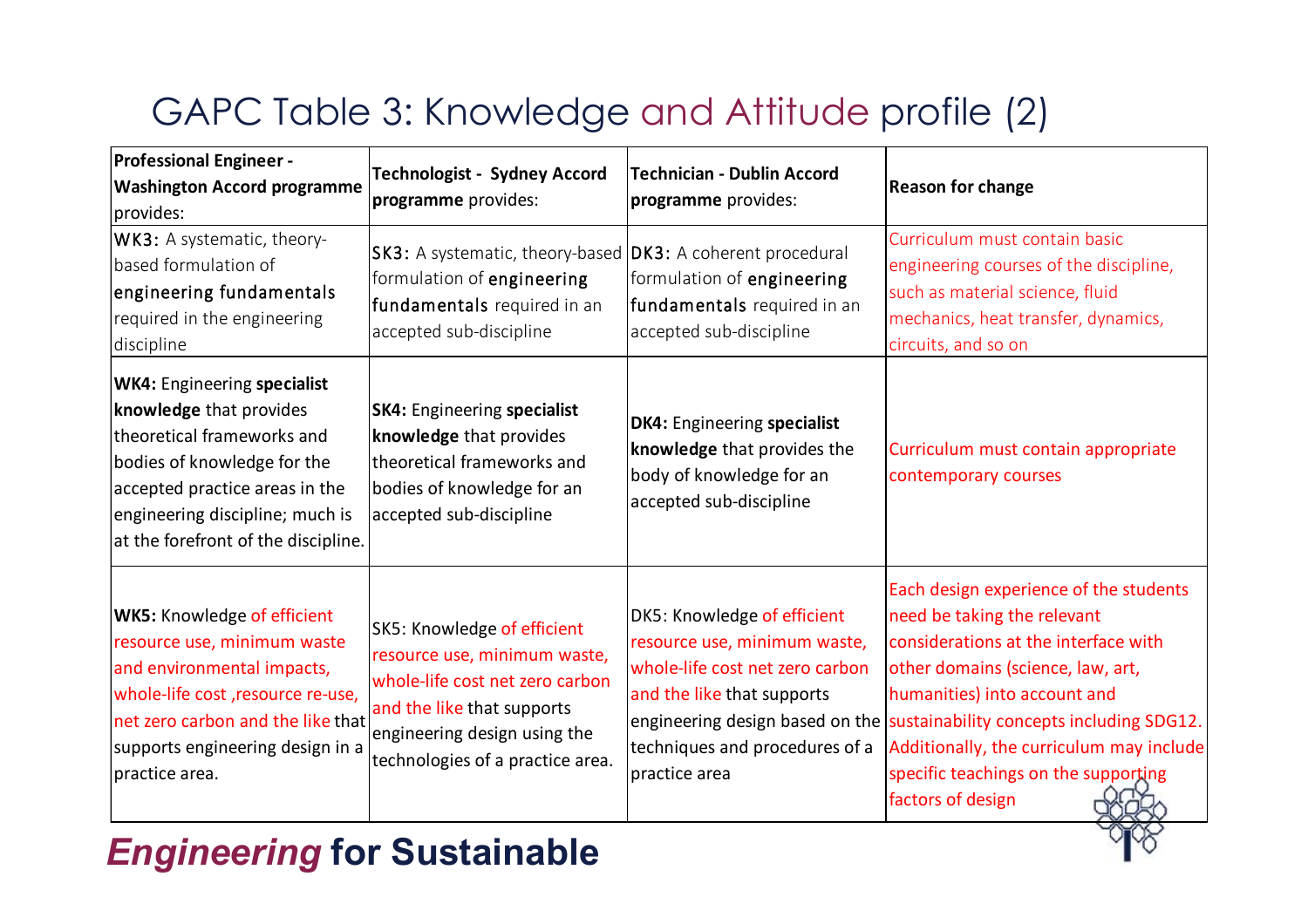## GAPC Table 3: Knowledge and Attitude profile (3)

| <b>Professional Engineer -</b><br><b>Washington Accord programme</b><br>provides:                                                                                                                                                                                                                                                                                                                                                  | <b>Technologist - Sydney Accord</b><br>programme provides:                                                                                                                                                                                                                                           | <b>Technician - Dublin Accord</b><br>programme provides:                                                                                                                                                                         | <b>Reason for change</b>                                                                                                                                                                                                                                                                                                                                                                      |
|------------------------------------------------------------------------------------------------------------------------------------------------------------------------------------------------------------------------------------------------------------------------------------------------------------------------------------------------------------------------------------------------------------------------------------|------------------------------------------------------------------------------------------------------------------------------------------------------------------------------------------------------------------------------------------------------------------------------------------------------|----------------------------------------------------------------------------------------------------------------------------------------------------------------------------------------------------------------------------------|-----------------------------------------------------------------------------------------------------------------------------------------------------------------------------------------------------------------------------------------------------------------------------------------------------------------------------------------------------------------------------------------------|
| <b>WK6: Knowledge of engineering</b><br>practice (technology) in the<br>practice areas in the engineering<br>discipline                                                                                                                                                                                                                                                                                                            | <b>SK6: Knowledge of engineering</b><br>technologies applicable in the<br>sub-discipline                                                                                                                                                                                                             | <b>DK6: Codified practical</b><br>engineering knowledge in<br>recognised practice area.                                                                                                                                          | The curriculum need to transcend the<br>theory and include teachings on the<br>current technology and contemporary<br>practice and thinking                                                                                                                                                                                                                                                   |
| <b>WK7: Comprehension of the</b><br>role of engineering in society<br>and identified issues in<br>engineering practice in the<br>discipline: ethics and the<br>professional responsibility of an<br>engineer to public safety and<br>benefits to advance the UN<br><b>Sustainable Development Goals</b><br>for economic, environmental<br>and social benefits for all<br><del>cultural, environmental and-</del><br>sustainability | <b>SK7: Comprehension of the role</b><br>of technology in society and<br>identified issues in applying<br>engineering technology: ethics-<br>and impacts: economic, social,<br>environmental and<br>sustainability of the technology<br>in the context of UN Sustainable<br><b>Development Goals</b> | DK7: Knowledge of issues and<br>approaches in engineering<br>technician practice: ethics,<br>financial, cultural,<br>environmental and<br>sustainability impacts in the<br>context of UN Sustainable<br><b>Development Goals</b> | All student experiences of the<br>curriculum need to be realized within<br>the context that engineering has a<br>responsibility to society. Every major<br>design activity in the curriculum requires<br>an integrated approach that takes into<br>account impacts on people, the<br>environment, economic, social, cultural,<br>resource and other impacts as<br>articulated in the UN SDGs. |